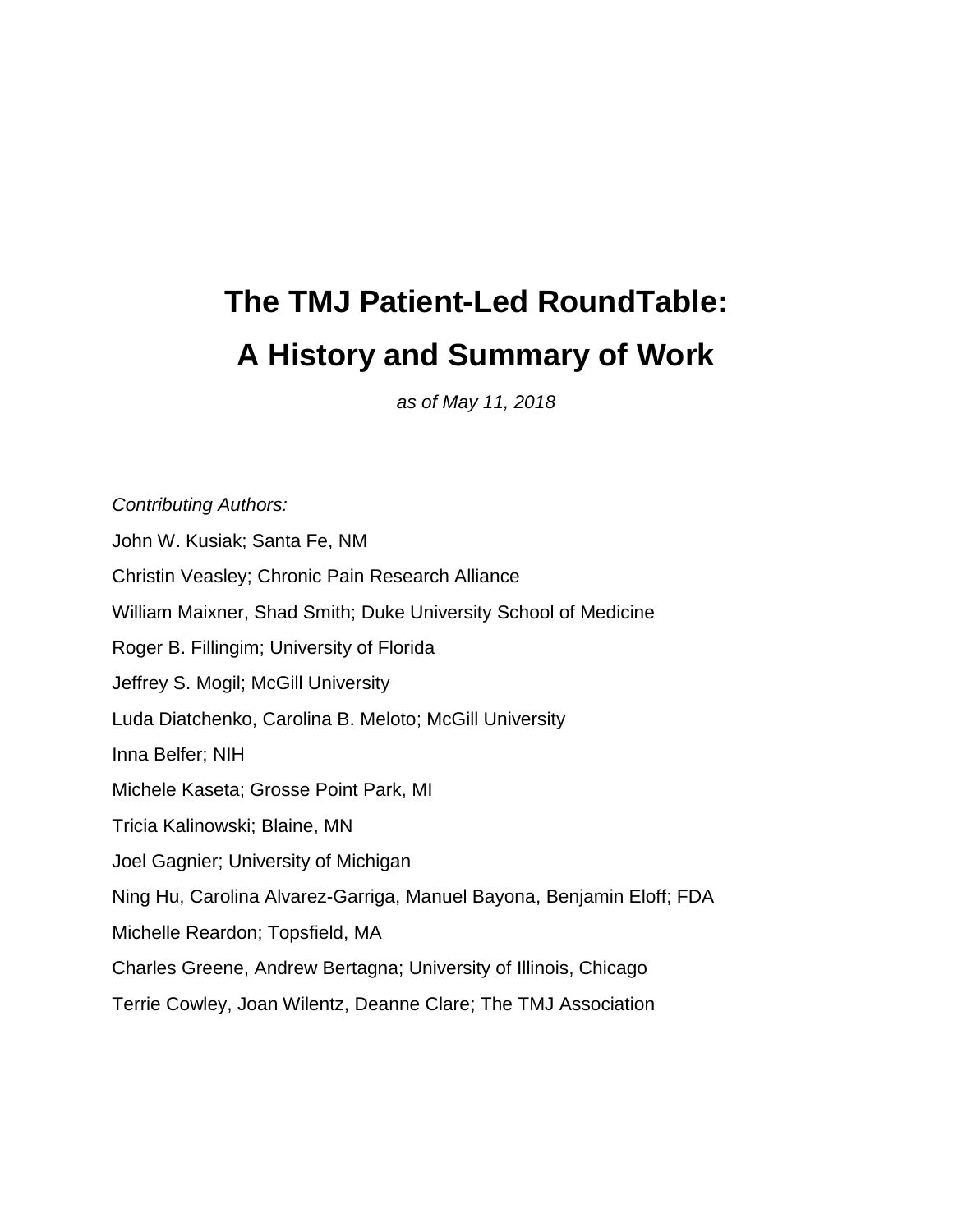This document summarizes how the TMJ Patient-Led RoundTable came about and evolved from a focus on determining which TMJ patients could benefit from implant surgery to recognition of the necessity of examining all aspects of Temporomandibular Disorders and its ecosystem. Included are reports of the work completed to date by the TMJ RoundTable Working Groups.

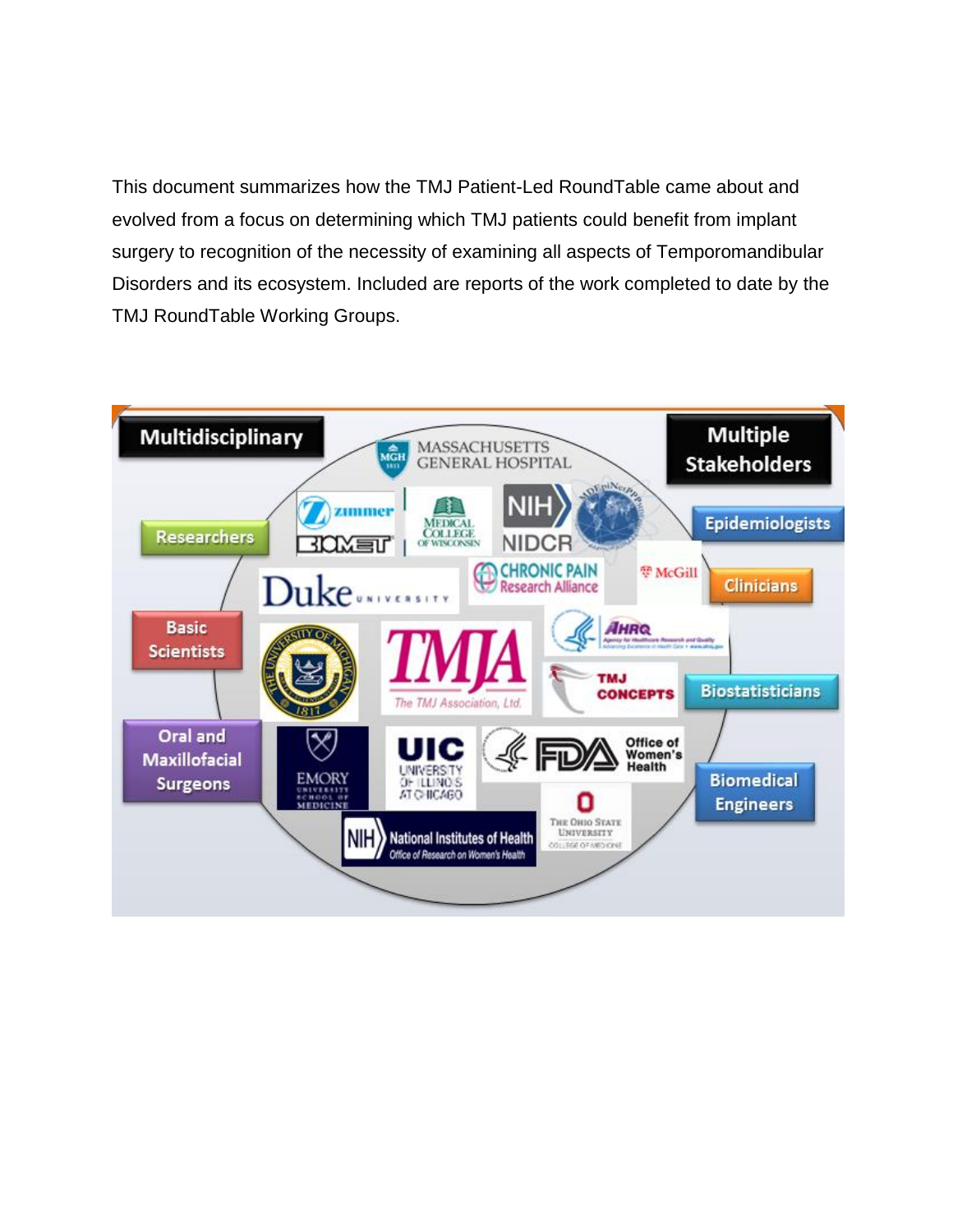## **TABLE OF CONTENTS**

|            | 1               |
|------------|-----------------|
|            | 1               |
|            | 1               |
|            | $\overline{2}$  |
|            |                 |
|            | $\overline{2}$  |
|            | 3               |
| $\bullet$  | 3               |
| $\bullet$  | $\overline{4}$  |
| $\bullet$  | 5               |
|            |                 |
|            | 6               |
|            | 6               |
| $\circ$    | $6\phantom{1}6$ |
| $\circ$    | $\overline{7}$  |
| $\circ$    | 8               |
| $\circ$    | 9               |
| $\circ$    | 11              |
| $\bigcirc$ | 13              |
| $\circ$    | 14              |
| $\Omega$   | 14              |
| $\Omega$   | 15              |
|            | 15              |
|            |                 |
|            | 17              |
| $\bullet$  | 17              |
|            | 18              |
| $\bullet$  | 19              |
|            |                 |
|            | 20              |
|            | 20              |
|            | 21              |
|            | 23              |
|            |                 |
|            | 29              |
|            | 29              |
|            | 30              |
|            | 31              |
|            |                 |
|            | 31              |
|            | 32              |
|            | 33              |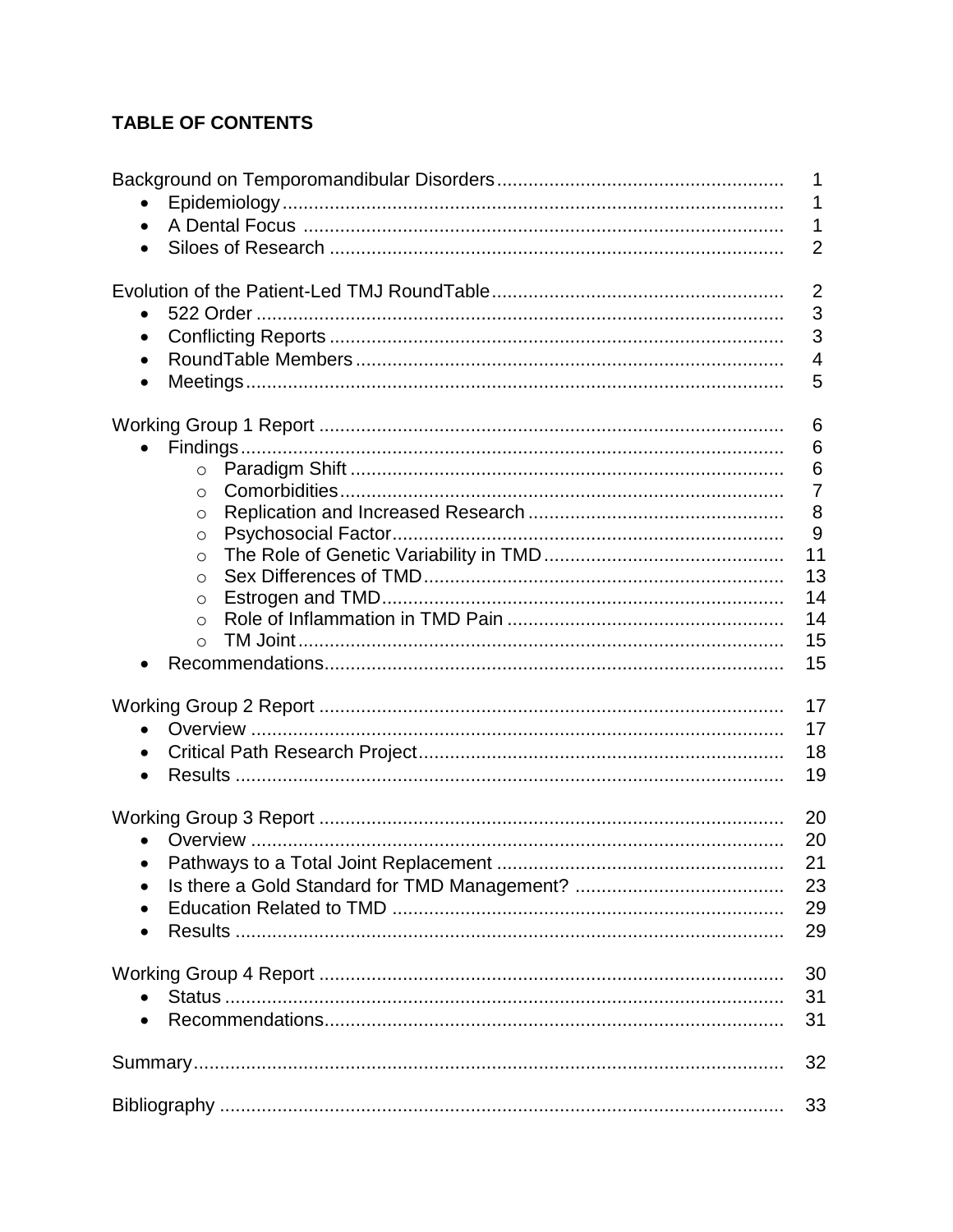## **BACKGROUND ON TEMPOROMANDIBULAR DISORDERS**

Temporomandibular disorders (TMD) are a diverse set of conditions characterized by pain and/or dysfunction of one or both jaw joints. These disorders affect the tissues of the joint including the muscles, bones, connective tissue, nerves, and vasculature.



Although many TMD symptoms affect individuals, pain is the factor that most motivates patients to seek care. Some patients have jaw dysfunction with or without pain, others pain without dysfunction, and others have both. With increasing severity, a person's ability to speak, chew, swallow, make facial expressions, and even breathe becomes compromised. The disorders [remain poorly understood and problematic to treat](https://pdfs.journals.lww.com/md-journal/2018/01050/Dentist_s_distress_in_the_management_of_chronic.32.pdf?token=method|ExpireAbsolute;source|Journals;ttl|1532118509831;payload|mY8D3u1TCCsNvP5E421JYK6N6XICDamxByyYpaNzk7FKjTaa1Yz22MivkHZqjGP4kdS2v0J76WGAnHACH69s21Csk0OpQi3YbjEMdSoz2UhVybFqQxA7lKwSUlA502zQZr96TQRwhVlocEp/sJ586aVbcBFlltKNKo+tbuMfL73hiPqJliudqs17cHeLcLbV/CqjlP3IO0jGHlHQtJWcICDdAyGJMnpi6RlbEJaRheGeh5z5uvqz3FLHgPKVXJzddFRrD2hcIwdDP9eSnSkfs4IoHsCRIEfUbZo73vOvOQo=;hash|EGiVlF2Hl6An2RyVORY8yg==) (Yokoyama, Kakudate et al. 2018).

**Epidemiology.** Estimates in the literature of the prevalence of TMD in the United States range from 5 to 77 percent of all people. One study conducted in 1991 by Michael Von Korff, (Dworkin SF) found that 12 percent, or approximately 35 million people in the United States, have TMD. Other studies indicated that TMD resulted in more than 17 million lost workdays per year for every 100 million working adults in the U.S., at an annual cost of \$32 billion dollars (The Lewin Group) (Dworkin 1993, White, Williams et al. 2001, Janal, Raphael et al. 2008, Jussila, Kiviahde et al. 2017). An update of the incidence and prevalence of TMD, individual costs and economic burden on society, is clearly indicated.

Most acute TMD cases resolve on their own, either with time or conservative treatment, such as hot or cold compresses and a soft diet; however between 10 and 30 percent of cases become chronic. When conservative treatments fail to provide relief, many patients are led to invasive and often irreversible treatments.

**A Dental Focus.** Traditionally, the location of the temporomandibular joint in the orofacial region has made it the province of dentistry, with the result that historical and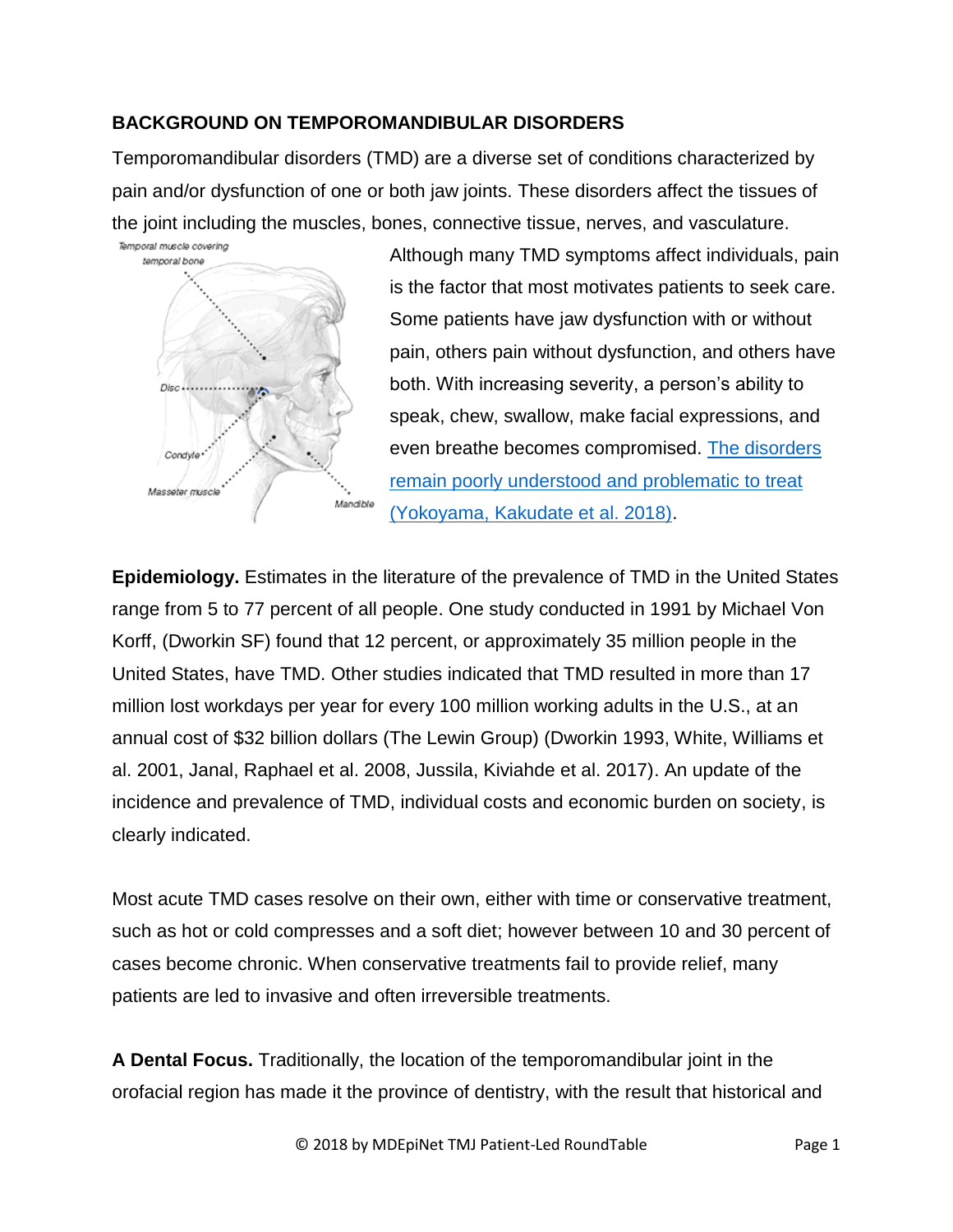current treatments for TMD have focused on the jaw joint, teeth and affiliated musculature. However, there is scant evidence of the safety and efficacy underlying more than 50 such treatments (Asa 1994, Reid and Greene 2013). These include, but are not limited to, "occlusal adjustment" (such as grinding down teeth, orthodontic treatment to change the bite, crown and bridge work, mandibular repositioning splints), local injections (such as Botox and steroids), and various surgical procedures.

**Siloes of Research**. The orofacial focus has also deeply affected biomedical research funding for TMD, given that the National Institutes of Health (NIH) is made up of 27 Institutes and Centers, each with a specific research agenda, often focusing on particular diseases or body systems. This division of research has resulted in the isolation of each institute into its own separate silo, overseeing and zealously directing the research toward "their" part of the body, thus serving primarily their own professional constituents. This is in direct contrast to the current [understanding of the body as an](https://jamanetwork.com/journals/jama/article-abstract/2680858)  [interdependent system](https://jamanetwork.com/journals/jama/article-abstract/2680858) (Lee and Somerman 2018), with each part affecting and being affected by every other part. Over the years, the bulk of TMD research has been directed and funded by the National Institute of Dental and Craniofacial Research (NIDCR). There is tremendous potential for cross-institute collaborations among institutes whose mission and focus encompass relevant factors to TMD. There is a moral imperative to see that the best available science is directed toward TMD research.

## **EVOLUTION OF THE PATIENT-LED TMJ ROUNDTABLE**



One irreversible treatment for temporomandibular joint damage, degeneration and dysfunction is the implantation of a prosthesis, classified as a medical device by the U.S. Food and Drug Administration (FDA), and used to reconstruct the jaw joint and connect the device components to the mandible and skull. The TMJ Association (TMJA) is a nonprofit patient advocacy organization founded in Milwaukee, Wisconsin in 1986. The TMJA

advocates for research for solutions to TMD and the medical conditions that frequently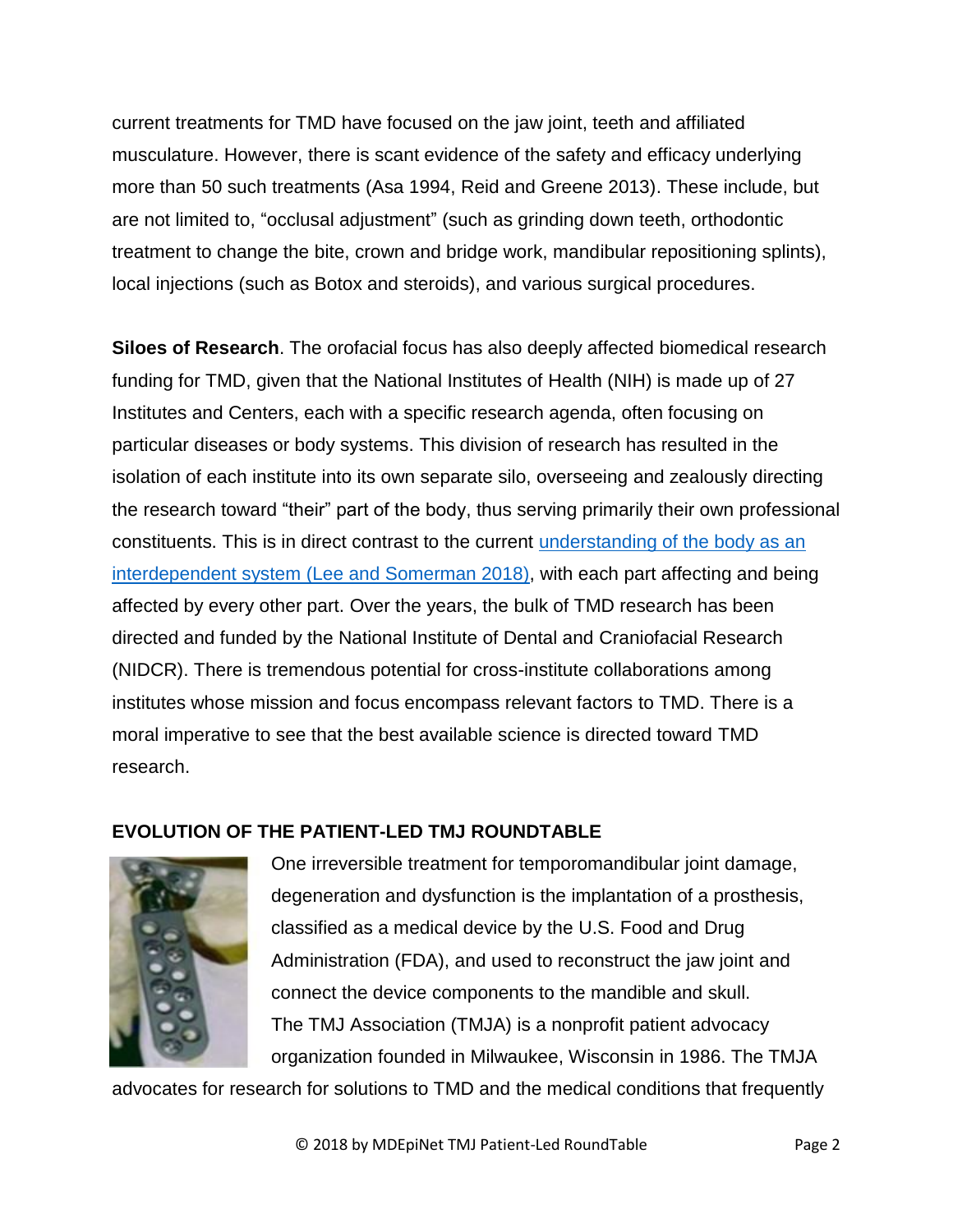co-occur with it, as well as for the development of safe and effective diagnostics and treatments. For over 20 years the TMJA's advocacy efforts have resulted in [congressional report language](http://www.tmj.org/Page/46/28) to advance TMD scientific research.

The TMJA submitted a statement detailing the history of temporomandibular joint (TMJ) devices to the U.S. Senate Special Committee on Aging on April 13, 2011 at a hearing titled, *[A Delicate Balance: FDA and the Reform of the Medical Device Approval](http://tmj.org/common/file?id=111)  [Process.](http://tmj.org/common/file?id=111)* Of particular note, in 1991 the FDA issued a Class 1 Recall of the Vitek Inc. TMJ implants because of what they termed "open communication to the brain." In June 1990 Vitek declared bankruptcy and moved its patents off shore and in 1992 Vitek's President fled the country for Switzerland, leaving the FDA to handle its first Class 1 recall.

In 2006 the TMJA asked for a U.S. General Accountability Office (GAO) investigation on how the TMJ implant devices received FDA approval. The [GAO report](https://www.gao.gov/products/GAO-07-996) revealed the problems associated with the FDA's approval of devices since 1999. It found there had been a general lack of transparency, a haphazard post-marketing surveillance system, a double standard in which small companies were treated more leniently than large companies, and approval of a device without clinical data. In part, FDA's problems with devices reflected overall issues in regard to agency operations.

**522 FDA Order.** Following the TMJA's request for the FDA to conduct an analysis of the MedWatch Reports for TMJ devices, [on February 7, 2011, the FDA issued](https://wayback.archive-it.org/7993/20170114063520/http:/www.fda.gov/NewsEvents/Newsroom/PressAnnouncements/ucm242421.htm) a 522 [order](https://wayback.archive-it.org/7993/20170114063520/http:/www.fda.gov/NewsEvents/Newsroom/PressAnnouncements/ucm242421.htm) to the three TMJ device manufacturers to conduct postmarket surveillance studies to determine the length of time before implants were removed or replaced due to pain or other reasons. [Among the reports it reviewed,](http://archive.jsonline.com/features/health/115498459.html) the FDA found that 52% of the TMJ [devices had to be removed less than three years after they were implanted.](http://archive.jsonline.com/features/health/115498459.html) Device problems included the need for removal or replacement, loosening, difficulty removing, noise, fracture and breaking.

**Conflicting Reports.** The need for the TMJ Patient-Led RoundTable grew out of conflicting reports on TMJ implant devices. Manufacturers, surgeons, and publications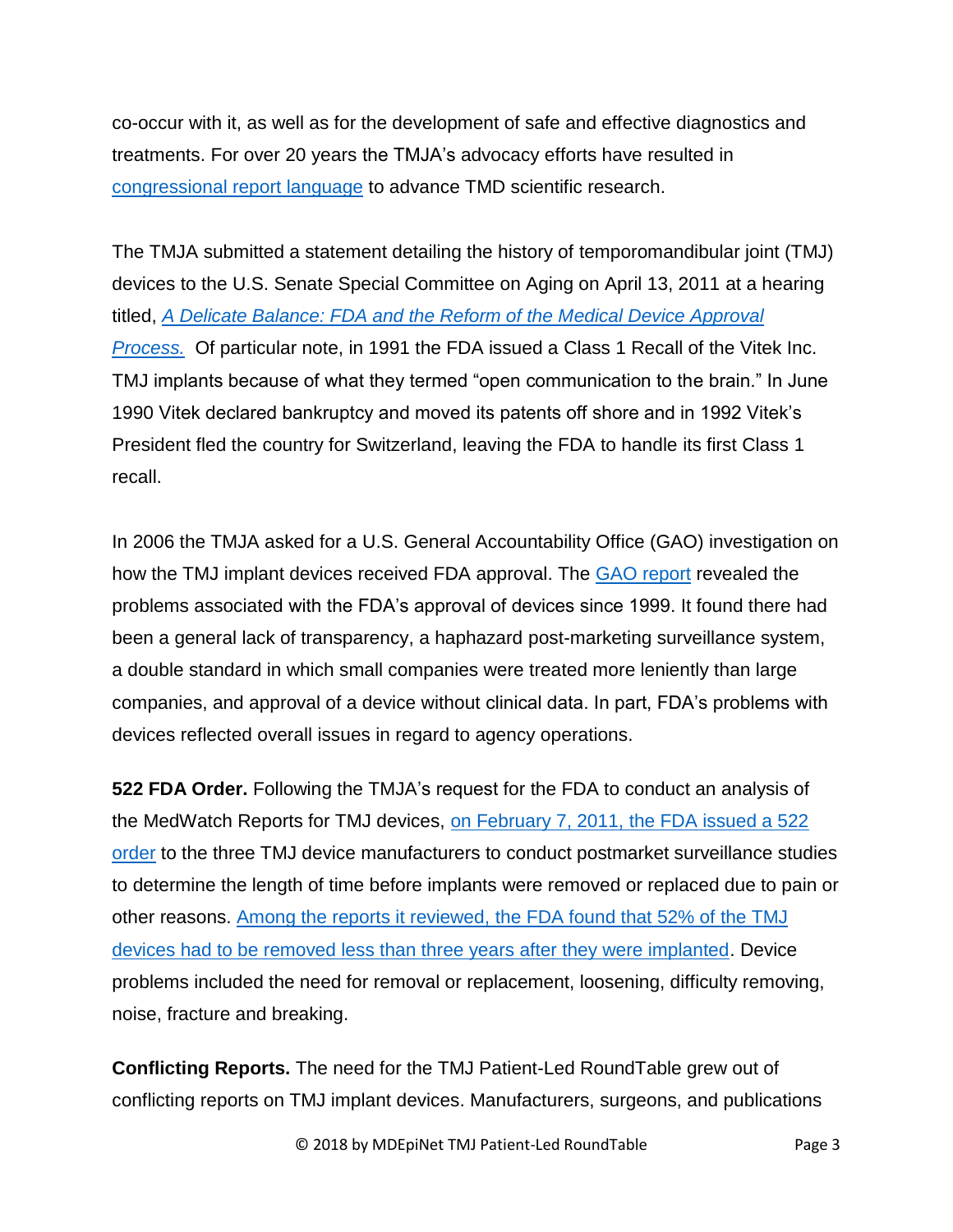claimed that patients improved after receiving implants. But comments from FDA's MedWatch system, as well as accounts circulating on social media and with information patients shared with the TMJA, told a different story. Many implant patients said that their pain and jaw dysfunction worsened after implants, and some reported developing infections and sensitivity to the implant materials. Patients often required multiple additional surgeries, replacement implants, and an array of other treatments. Many implant recipients reported the onset of new medical conditions, sometimes inexplicable, following device implantation. In more than a few cases, patients were rendered disfigured and totally disabled.

**RoundTable Members.** After Terrie Cowley, the TMJA President and member of the Medical Device Epidemiology Network (MDEpiNet), brought the TMJ implant issues to MDEpiNet colleagues, plans were developed for a TMJ Patient-Led RoundTable.

To address the array of issues experienced by implant patients, the TMJA proposed that the RoundTable comprise all key stakeholders as partners. These would include patients, the FDA, the National Institute of Dental and Craniofacial Research (NIDCR), the Agency for Health Care Research and Quality (AHRQ), the American Association of Oral and Maxillofacial Surgeons (AAOMS), TMJ device manufacturers, clinicians, scientists, advocacy organizations, and other experts, all under the auspices of MDEpiNet. The initial goal was to explore ways to improve TMJ implant treatment outcomes. However, in planning meetings it became clear that the scope of the meeting needed to expand to achieve meaningful results. Fundamentally, it was necessary to:

- Understand how a TMD patient's physiological systems interact with and affect responses to TMD treatments, and not just to total joint implants, as well as understand whether any specific physiological factors, present in implant patients experiencing adverse events, are absent in patients experiencing no adverse events.
- Learn if the patient's symptoms are a consequence of the patient's disease process instead of the treatment/device.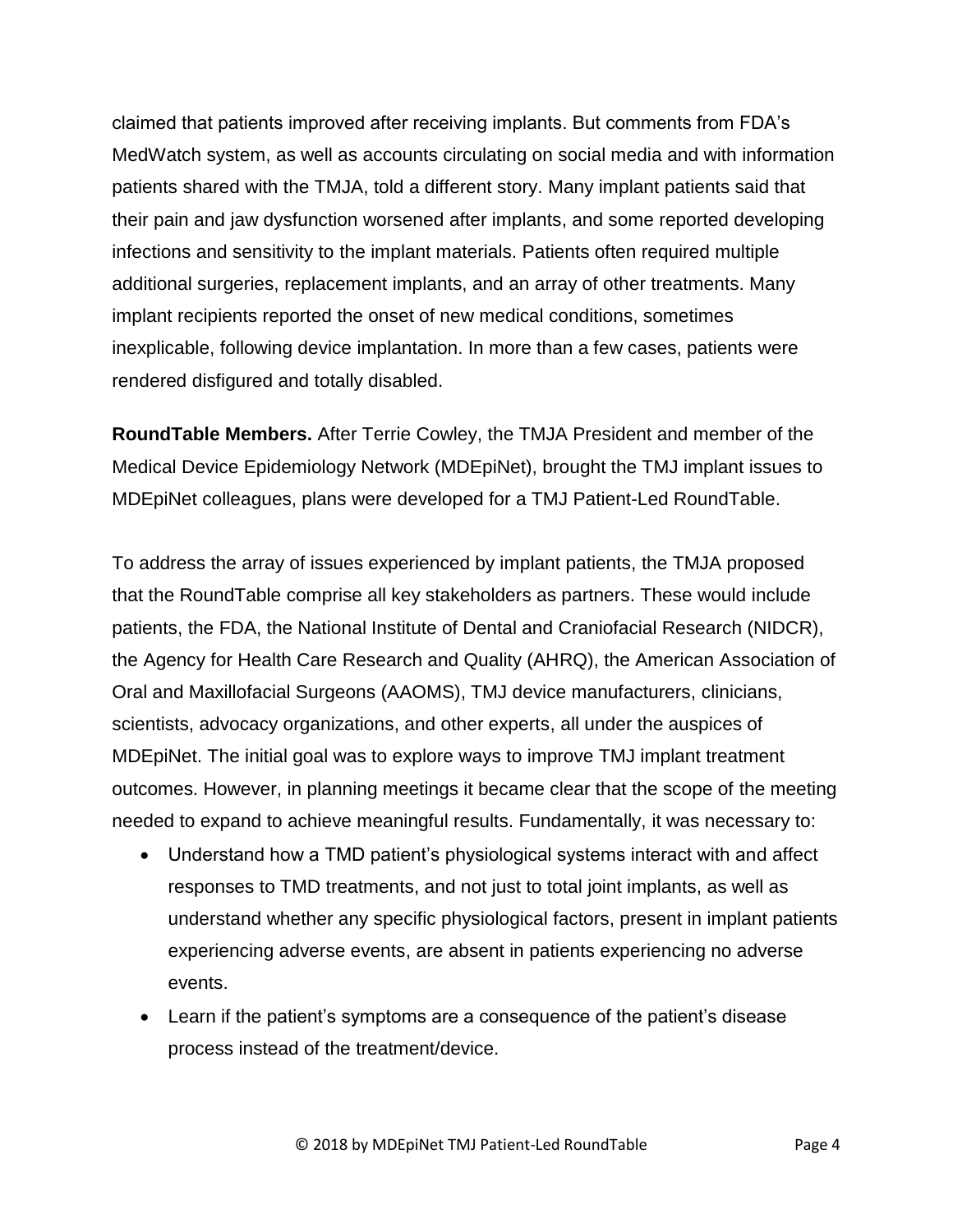- Identify routinely recommended TMD treatments and their underlying scientific evidence, and determine whether which therapies may lead to more aggressive/invasive treatments, such as TMJ implants.
- Learn which treatment protocols, standards of care, guidelines and best practices are endorsed by the various professional societies whose practitioners treat TMD patients, and whether these practices are evidence-based and patient-centered, and whether practitioners comply with them.
- Examine the education of all health care professionals to determine whether academic curricula and post-graduate training are scientifically based and patient-centered.
- Understand the life cycle of both autologous and biomaterial implant devices and their impact on a patient's quality of life.
- Follow the implant patient throughout his/her lifetime to learn device sequelae.
- Perform implant retrieval analyses to assess performance and determine causes of failure.

**Meetings.** The [first RoundTable meeting was held on June 16, 2016,](http://www.tmj.org/site/page?pageId=376) at the FDA headquarters in Silver Spring, Maryland. A large portion of the meeting featured the [personal stories of TMJ implant patients.](http://www.tmj.org/common/file?id=286) Attendees heard patients' concerns about the state of current TMD treatments, the urgent need for more interdisciplinary research and a paradigm shift in TMD treatment. Non-patient stakeholders expressed their interest in hearing and learning from patients, and their hopes to find ways to "do better." The meeting led to the [formation of four working groups](http://r20.rs6.net/tn.jsp?f=001JmMgu_GL9vsvu1YTwPe69gLdnD68XtYrgLX0si1-mzxcAiY8SnoeWhBOIhbERBizko0HhjS8k1lUS3gAIcK-CBjqJxVwmF_If09zzr4tdtCKhLIoVPn3nt0fMZPh6C51Y5iBblsejaaabZ473AoihabyPTkiaC5NRpzdr6cuJJg2D_qVfQ5uigFUgnQypnsyfRSiHMbuMA8otsducedcZVBVL52T4w69seNY66lRWoKd4ofCOq9dFkWlHqIluOWueNhPykQ9NO7gUm0i05aPuKFQ6IC3grJ14SSUUqZOdwl8VYUN9diuOXKIBcS9YtZ3sE9q1kw1yvrvMjF1sSLKL-RoLhQm-c6nFQqZeroF1GycFu3Xl4r3iVW1tUcF898P&c=8WeedX4gDRK-0YW62Nqt_RgArfNowFS55UYEmF86YJ9h26Wo9IB9vg==&ch=YUkTBtuQiLWWa7MzCy4Sc7W5MWSrxn5A5-5aqD3e9Ujz3_j-NDlm4A==) to address specific areas of study, as well as a Steering Committee to coordinate and oversee the project as a whole. Importantly, the RoundTable was seen as a vehicle in which patients would play critical roles: as Steering Committee members, working group co-chairs, working group participants, and co-investigators in the project.

## [The second RoundTable meeting took place on May 11, 2018,](http://mdepinet.org/wp-content/uploads/2018-TMJ-Patient-Led-Meeting-Agenda-4.24.185-1.pdf) at FDA Headquarters.

The objectives of the meeting were to:

1. Update participants on the status/results of the working group projects;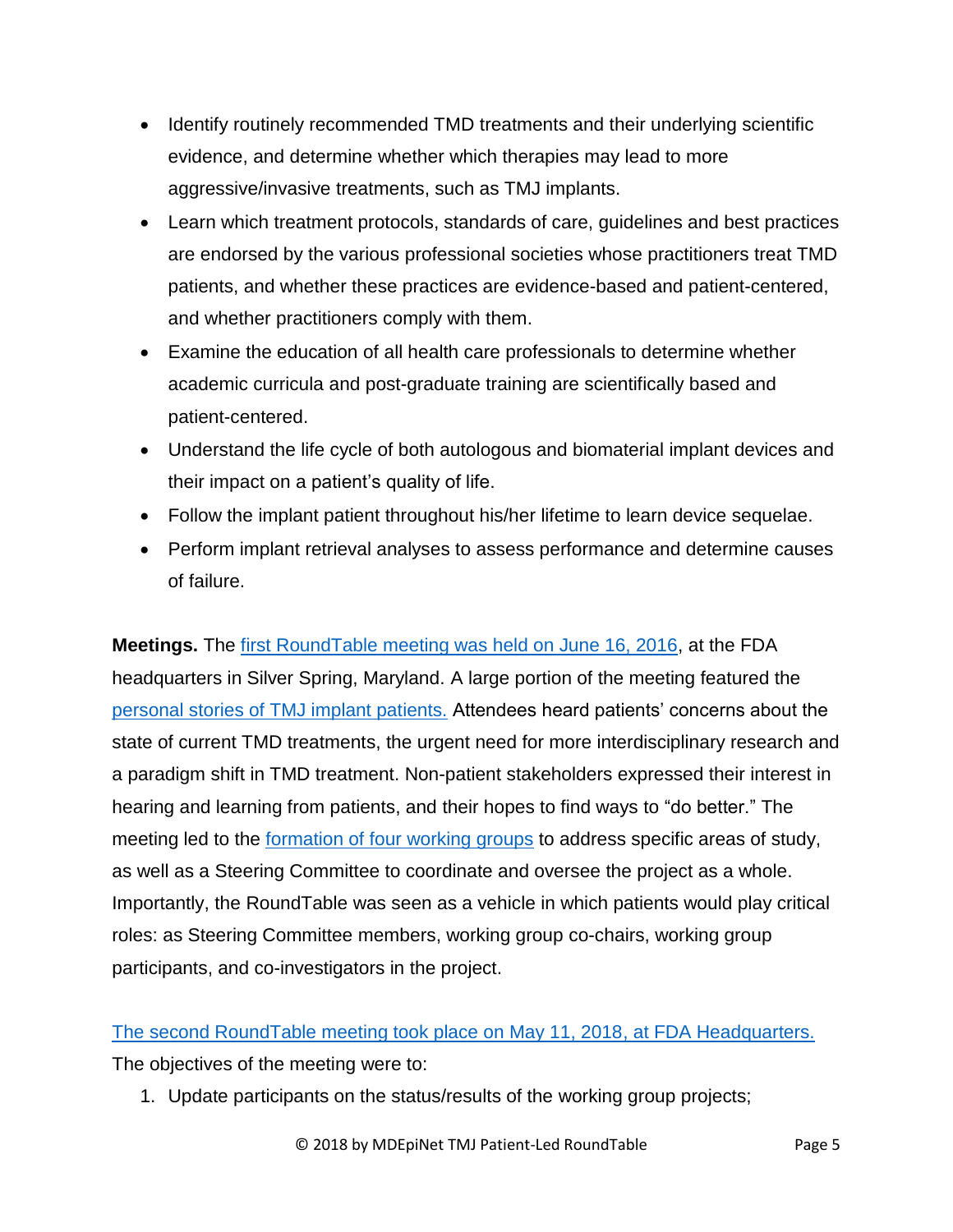- 2. Identify gaps and next steps for achieving working group goals and establish a roadmap to achieve them;
- 3. Identify data collection needs to support working group activities and establish processes for the development of high quality, real-world evidence; and
- 4. Accomplish the above with a minimum burden to patients and caregivers.

## **WORKING GROUP 1 REPORT**

The charge for Working Group 1 is to *define the Natural History and Assess Biomarkers Associated with Outcomes in TMJ Implant Patients.* The objectives include:

- 1. Summarize knowledge related to the overall health of the TMJ patient based on the scientific literature, as well as physician and patient reported information. This includes reports of pain and other health conditions.
- 2. Summarize existing data on genetic, biochemical, immunological and physiological mechanisms that may collectively advance our understanding of how a patient may respond to implant procedures.
- 3. Assess existing phenotyping data and information needed to develop device/patient phenotyping classification.

The goal is to explore the multidisciplinary intersection of patient biology, anatomy, genetics, and physiology with TMJ medical devices and clinical patient-centered outcomes to better target therapies toward patients who are most likely to benefit from them.

## **Working Group 1 Findings.**

**A Paradigm Shift.** With completion of the most extensive research project on TMD conducted to date, the *Orofacial Pain: Prospective Evaluation and Risk Assessment (OPPERA)* study*,* supported by NIDCR, a clearer picture has emerged of the etiology of TMD. Essentially, the research has changed the paradigm by replacing the traditional way of thinking about the TMJ and its conditions as a dental problem confined to the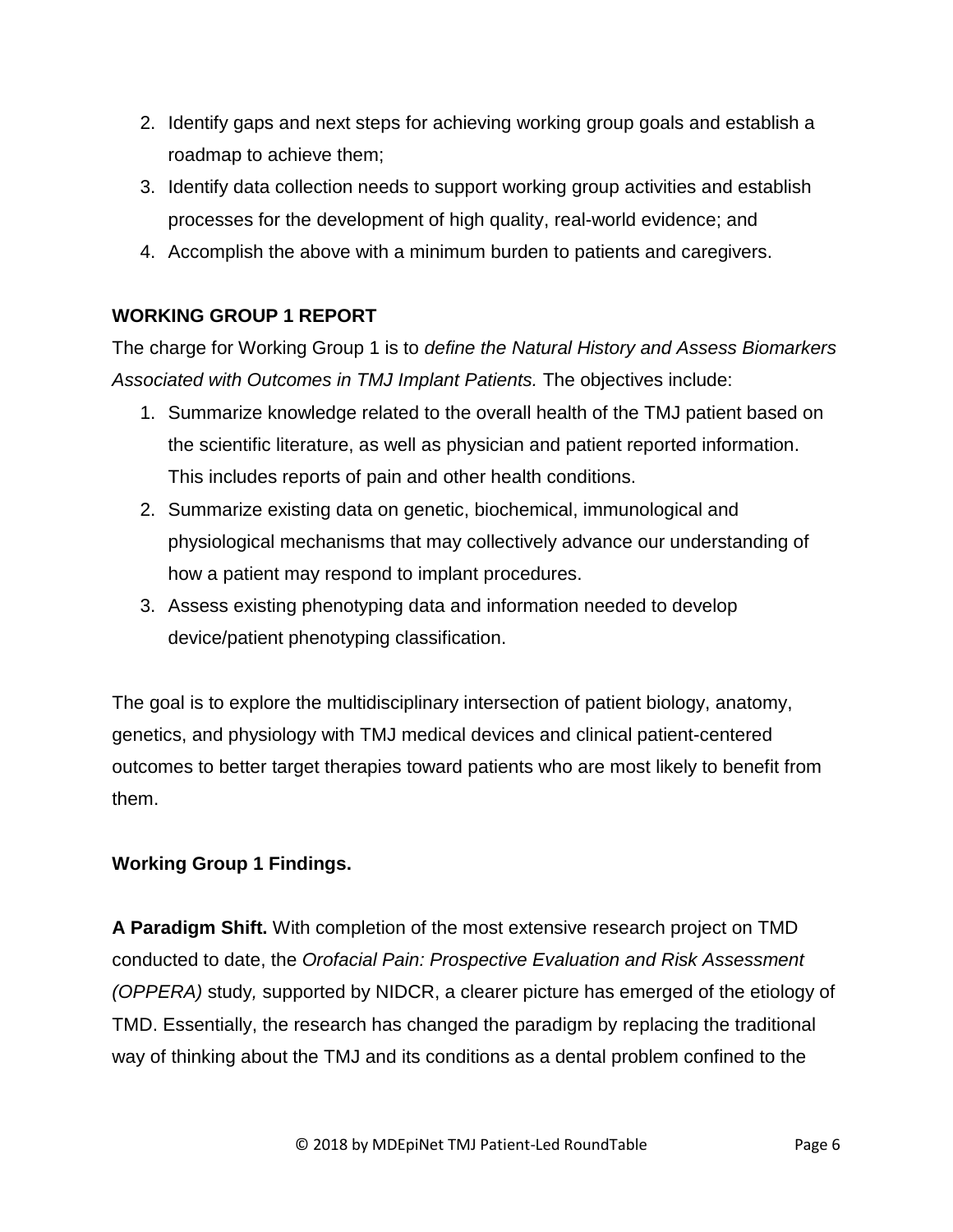orofacial region, to seeing it as a medical problem involving multiple systems, and ultimately reflecting a dysfunction of the nervous system.

More specifically, the study unequivocally demonstrated that TMD is a complex disorder that is best envisaged within a biopsychosocial model of illness, which acknowledges the influence of genetic and environmental factors (Schrepf, Williams et al. 2018). It is a misnomer, and no longer appropriate, to regard TMD solely as a localized orofacial pain condition. For the majority of people with chronic TMD, it is a multisystem disorder with overlapping comorbidities (Maixner 2014). Although the underlying etiology of TMD is still poorly understood, as characterized in a recent review (Wilentz and Cowley 2017), findings point to a complex etiology centered on heightened central nervous system activity that contributes to TMD dysfunction and symptomology. As noted, onset of TMD appears to occur as a result of an individual's genetic makeup interacting with exposure to environmental risk factors. These would include injury, physical and psychological stressors, and negative life events — factors which influence the activity of biological pathways. However, much research is needed to understand the underlying genetic, epigenetic, other 'omic', biochemical, physiological, neurological, endocrine, and immune system mechanisms accounting for the pathological changes seen in TMD.

**Comorbidities.** Temporomandibular disorders are often associated with a number of [chronic overlapping pain conditions](http://www.tmj.org/common/file?id=290) including chronic low back pain, chronic migraine and tension-type headaches, endometriosis, fibromyalgia, interstitial cystitis/painful bladder syndrome, irritable bowel syndrome, myalgic encephalomyelitis /chronic fatigue syndrome, and vulvodynia. Non-pain conditions also associated with TMD include allergies, anxiety, depression, cardiovascular conditions, dysautonomia, fatigue, multiple chemical sensitivity, sleep disorders, and tinnitus.

One part of the OPPERA study, directed by Dr. William Maixner, was a prospective cohort study of adult volunteers who were initially TMD free. The study yielded new information regarding symptoms predictive of the onset of TMD. One of the strongest risk factors for developing TMD was the number of health conditions a patient had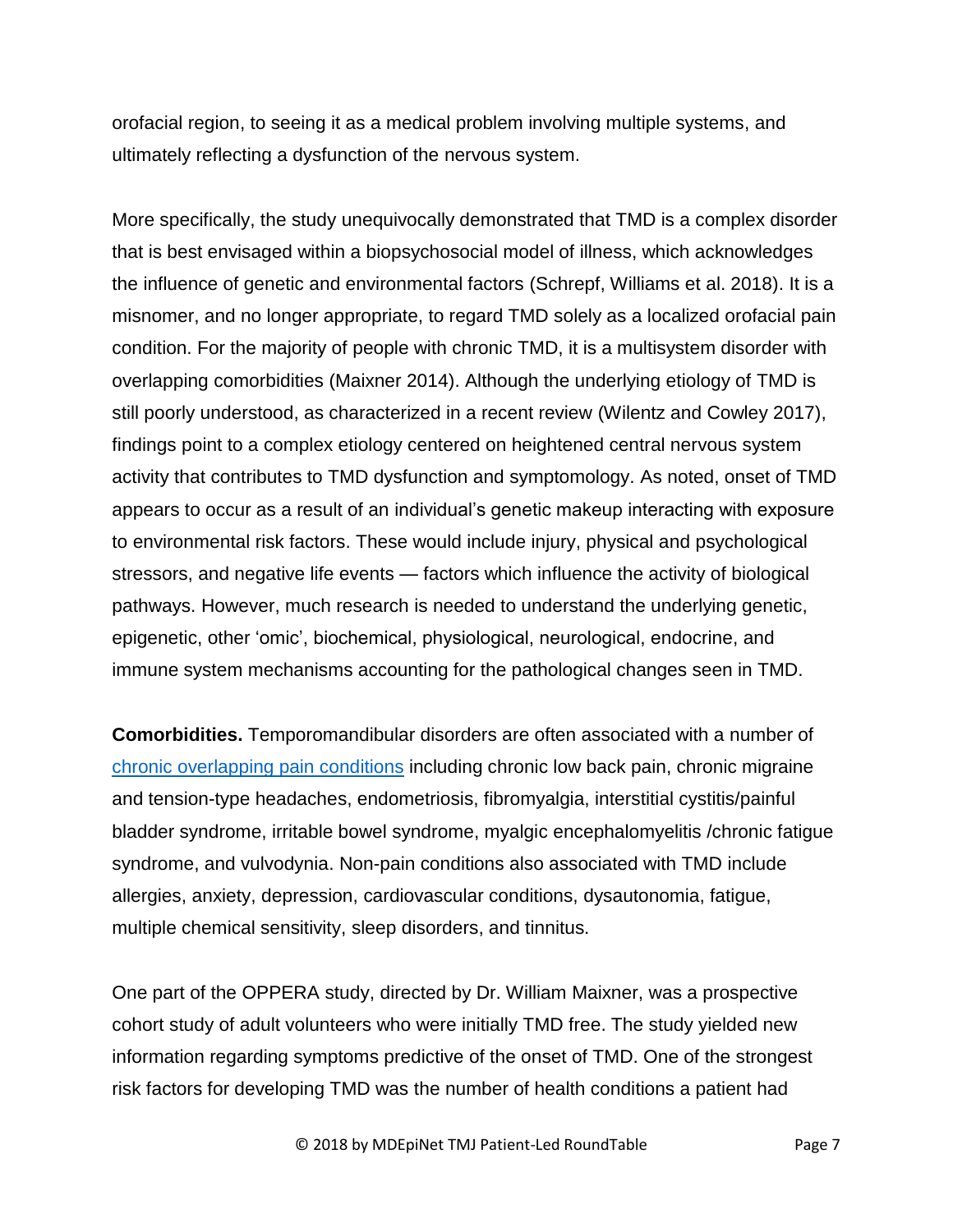reported from a checklist of 20 listed conditions, such as abdominal pain, depression, and tinnitus (Sanders, Slade et al. 2013). Also, participants who were symptom free when enrolled, but who exhibited high somatic awareness scores, had nearly twice the incidence rate of TMD as those participants with less frequent somatic symptoms. Patients with TMD and associated overlapping conditions commonly reported greater sensitivity to experimental pain compared to controls, even when pain sensitivity (pressure pain, heat, pinprick stimuli) was assessed at non-craniofacial sites (Greenspan, Slade et al. 2011, Greenspan, Slade et al. 2013). However, only a few of those associations were found to be predictors of TMD incidence, and effect estimates were weak (Greenspan, Slade et al. 2013).

**Replication and Increased Research.** More basic and clinical research, as well as independent replication and/or further confirmation of the risk factors for TMD identified in the OPPERA study are necessary before diagnostic and prognostic criteria can be established that would successfully differentiate TMD subtypes. This is critically important to enable selection of optimal TMD treatment regimens on an individual basis and prediction of possible clinical outcomes. While such profiling would be applicable to optimizing treatment approaches for all TMD patients, it would be especially beneficial for identifying best candidates for TMJ implant devices in order to avoid adverse outcomes. Nevertheless, sufficient knowledge is emerging of the biology and epigenetic aspects of TMD etiology, joint dysfunction, pain, and psychosocial abnormalities to permit some clustering of TMD patients. The result will be better diagnostic and prognostic criteria that can improve treatments and quality of life for all TMD patients.

The acquisition of this new knowledge on TMD is in part attributable to the eight biennial scientific meetings the TMJA has sponsored with co-funding from several NIH institutes and offices. The research reported at these international gatherings has ranged from the basic anatomy and physiology of the joint to exploring mechanisms underlying the presence of overlapping pain conditions in TMD patients. Each of these research conferences was notable for several reasons. First, they emphasized a multidisciplinary systems approach. Second, they focused on cutting-edge science, as supported by the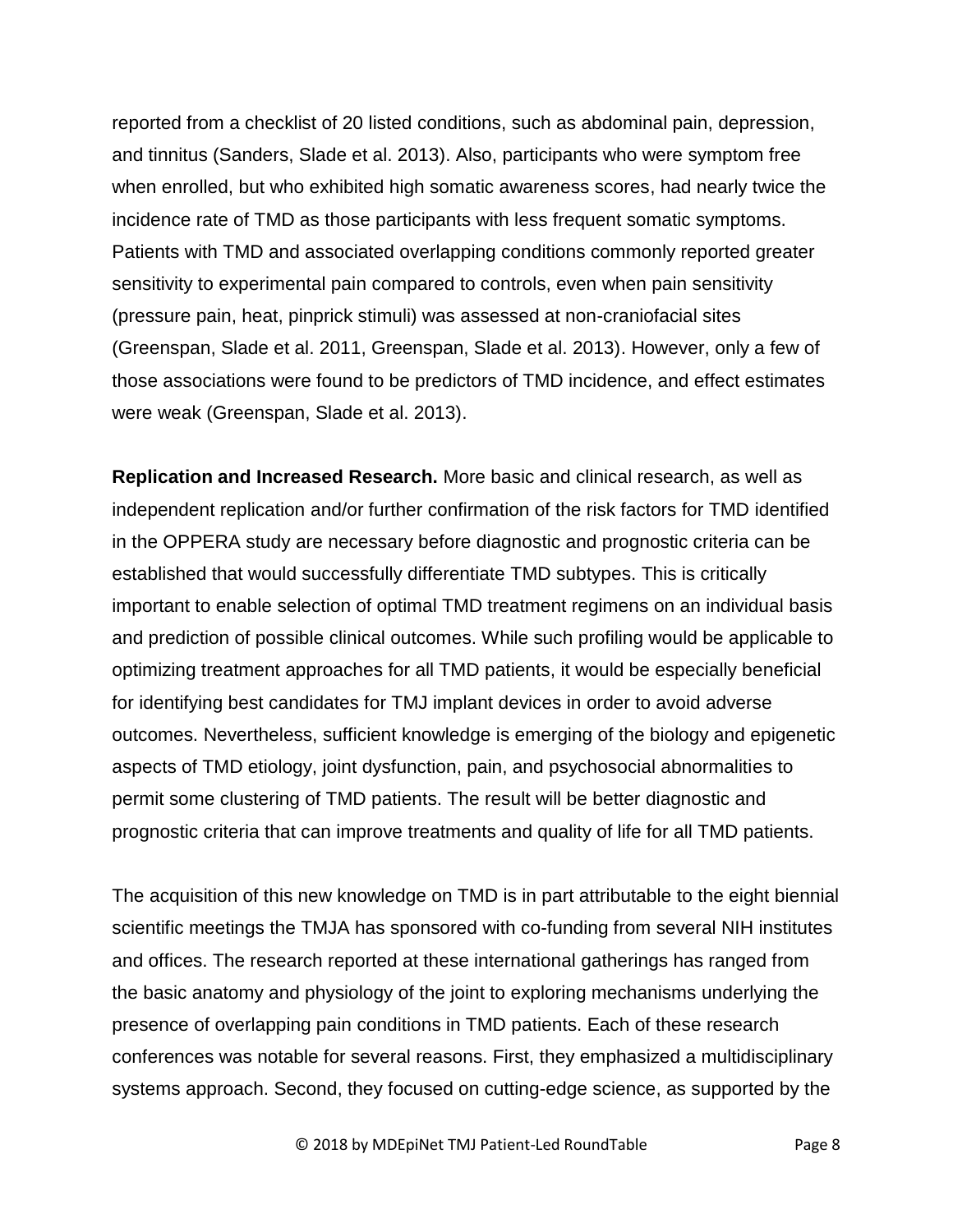NIH, ranging from molecular genetics to current approaches in precision medicine. Third, they consistently incorporated patients into the program in meaningful and interactive ways. From each of these conferences, scientific recommendations were developed and published to advance the research and clinical needs of the field. Beyond recommendations for acceleration of research and funding for this entire field, it was repeatedly and strongly recommended that ways be sought to bring together the multidisciplinary areas of expertise needed to advance our understanding and management of this complex disorder. [NIH inter-Institute cross-disciplinary efforts](http://www.tmj.org/common/file?id=288) will be necessary to move this field forward; this includes expertise in neural and muscular biology, bone and joint biology, immunology, endocrinology, pain, psychology, genetics/genomics, and informatics. [Each meeting was summarized in TMJA's](http://www.tmj.org/common/file?id=287)  Scientific Journal, *TMJ Science*[, and included the research recommendations](http://www.tmj.org/common/file?id=287)  [developed by meeting attendees,](http://www.tmj.org/common/file?id=287) which were distributed to NIH administrators and the research community.

**Psychosocial Factors.** Findings from the OPPERA study demonstrated that psychosocial measures, including somatic symptoms, psychological stress, and negative mood, were strongly associated with chronic TMD (Fillingim, Ohrbach et al. 2011). Moreover, pre-morbid, pre-diagnostic psychosocial functioning predicted future development of TMD (Fillingim, Ohrbach et al. 2013). Notably, these psychological variables often differ for females and males and may contribute to sex differences in pain (Fillingim, King et al. 2009).

The preceding paragraph summarizes what is known by the scientific community. There is, however, another, equally important data source that is relevant — the voices of the patients themselves, who are experiencing real-world situations that are not explored in the OPPERA study. These experiences include:

- Women treated in a male-dominated environment.
- Failure of health professionals to acknowledge or explain the severity and complexity of TMD in marketing to the public.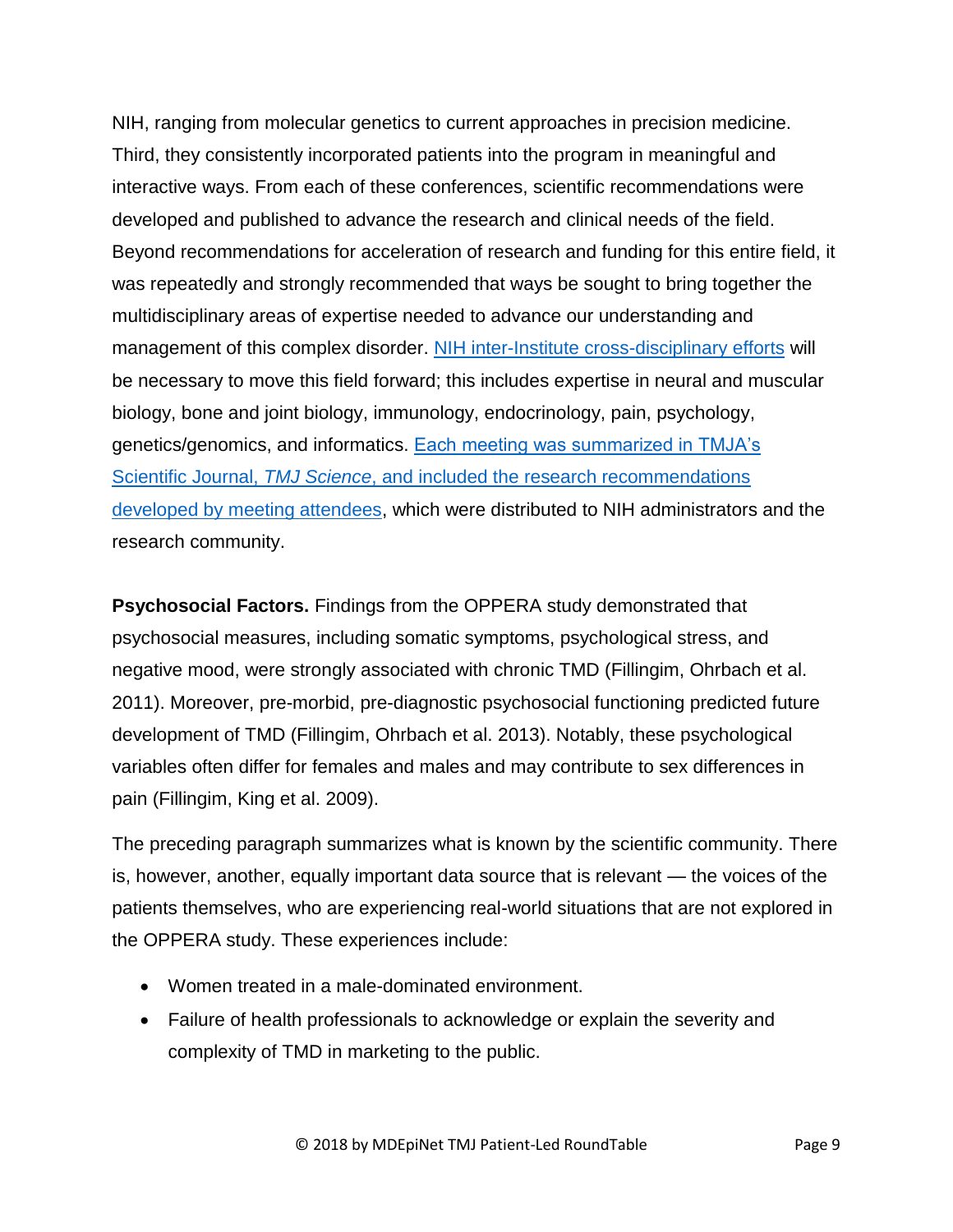- Chaos and controversy that abounds in the TMD treatment arena where patients receive different diagnoses and treatment plans from different practitioners, risking patient healthcare decisions in the face of sometimes conflicting information.
- Patient abandonment when the treatments prescribed by the provider doesn't alleviate their condition or worsen it.
- Patients blamed when the treatments fail.
- Financial loss and bankruptcy due to the costs of TMD health care, unpredictable insurance coverage for TMD treatments, requirement by practitioners for patients to pay for services in cash in advance, encouraging patients to take personal loans, and sign contracts with financial companies affiliated with the dental practice.
- Harm from treatments that received FDA approval;
- Betrayal by and loss of trust in dentists and other practitioners with whom they have entrusted their well-being.
- Desperation to get relief trying any treatment, regardless of its scientific validity.
- The stigma of a condition that isn't readily obvious to friends, family, and the general public.
- Social isolation from friends and family leading to loneliness, anxiety, and depression.
- Dramatic changes in physical appearance resulting from the disorder, treatment, nutritional problems, and severe weight gain/loss. Facial deformities causing diminished self-esteem, shame and revulsion, the shock of no longer recognizing themselves when looking in the mirror, and the ultimate shame of being stared at in public.
- Social consequences such as: job loss; divorce; abandonment of career, educational, and personal ambitions; abandoning the idea of having children; inability to assume household and child-rearing responsibilities; and changed family roles.
- Physical inability for restaurant dining society's way of interacting in a social or business setting Those who feel like going out suffer the embarrassment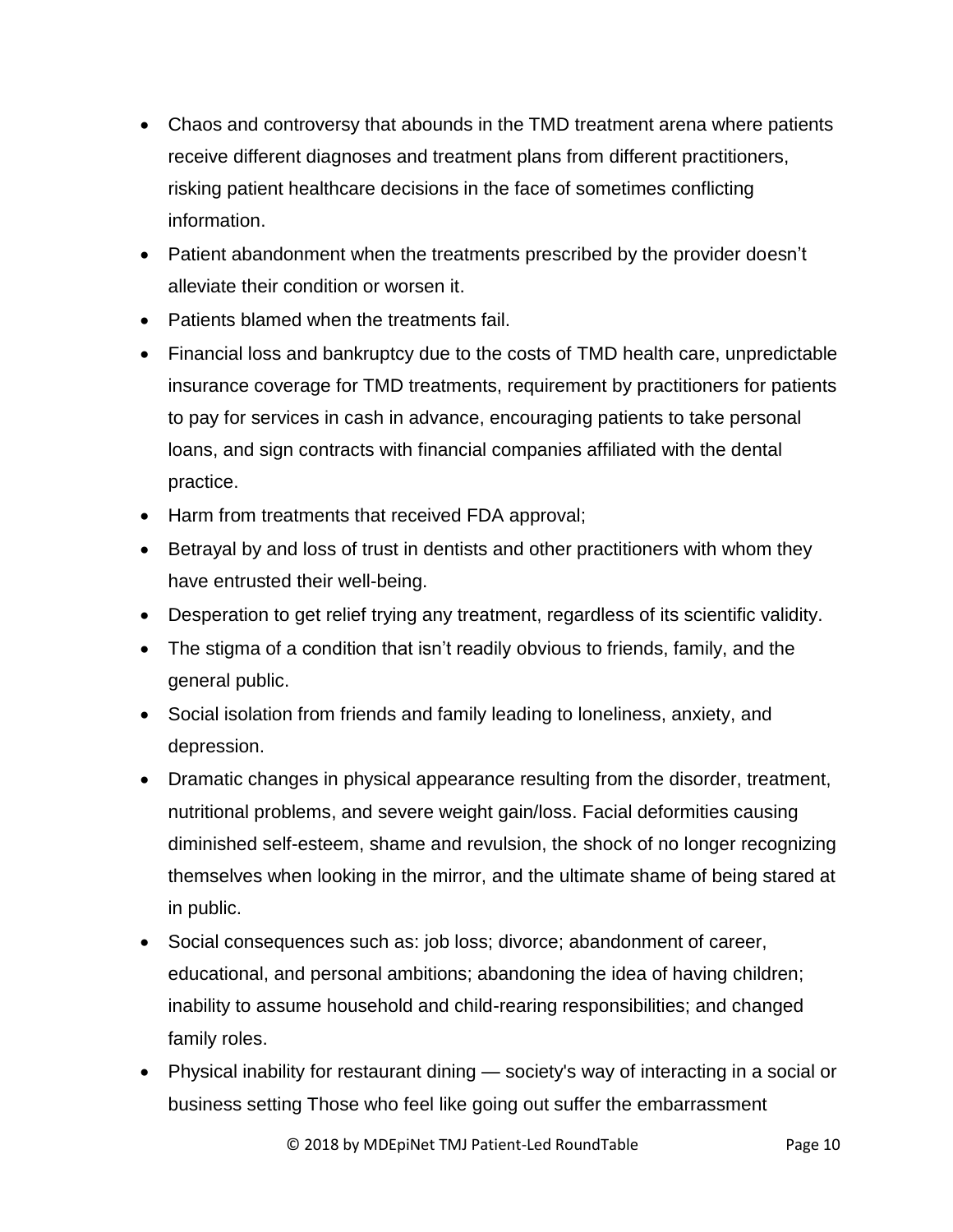imposed by their masticatory inadequacy, such as having food fall out of their mouths or choking.

- Loss of valuable friendships and inability to participate in daily experiences and pleasures normal people take for granted.
- The effect TMD on the sex lives of both the patient and partner the once pleasurable sensations of being touched, hugged, kissed, having one's face stroked, and all the things that are an integral part of lovemaking and affection sharing, are, for many, excruciatingly painful.
- Thoughts and attempts of [ending one's life/suicide](http://www.tmj.org/common/file?id=292) (Bertoli and de Leeuw 2016).

To summarize, TMD patients often find their lives devastated in ways that are not easily quantified. Besides the obvious health concerns and accompanying pain, their lives are often diminished socially, financially, and emotionally, and they experience a loss in intimacy and their own sense of self-worth.

[The TMJ Association published an article titled, the "Unforgiveable Injury", which](http://www.tmj.org/site/page?pageId=26) [describes these real-world situations in greater detail.](http://www.tmj.org/site/page?pageId=26) 

This is a sampling of the realities shared by TMD patients. It is obvious that if TMD patients have comorbid anxiety, depression and other psychological issues, these issues may be magnified by TMD treatment and the many other affronts on the patient's psyche. These comorbid conditions, along with the psychological consequences of chronic TMD and the state of TMD treatment, must be included in the future biopsychosocial TMD studies.

**The Role of Genetic Variability in TMD.** Studies examining the genetic risk for TMD have begun to identify factors that can lead to pain chronicity and point to the need for more personalized treatment options. The genetic contribution to TMD has been estimated to be 27% (Plesh, Noonan et al. 2012) and is considered a major factor in explaining the large inter-individual variability in TMD pain and disability (Fillingim, Wallace et al. 2008). In part, this variability may also explain the differing responses to treatment modalities (Rollman, Visscher et al. 2013). Most of the knowledge gathered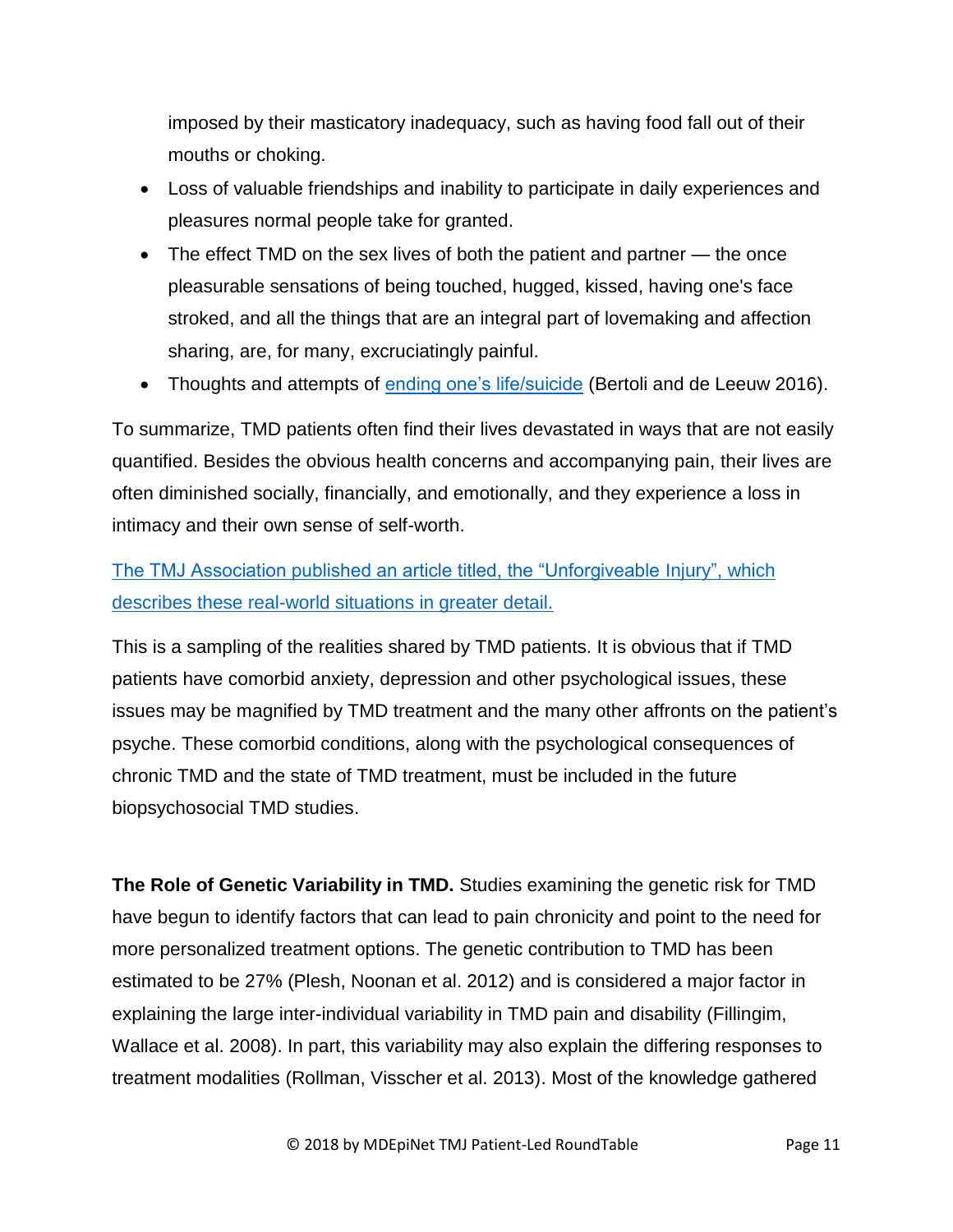on TMD genetics to date comes from candidate-gene studies. Investigators have sought associations between TMD and/or TMD-related phenotypes and genetic variants selected *a priori* based on their putative involvement in the phenotype being investigated. These studies have provided evidence for the involvement of genetic variants in the catecholaminergic, estrogenic, and serotonergic systems, as well as in cytokines, enzymes of the folate pathway, and other molecules associated with pain responses.

In these studies, TMD has been associated with single nucleotide polymorphisms (SNPs) in the: catechol-O-methyltransferase gene (*COMT*) (Meloto, Segall et al. 2015); beta adrenergic receptor genes (Diatchenko, Anderson et al. 2006); estrogen receptor alpha (*ESR1*) gene (Ribeiro-Dasilva, Peres Line et al. 2009); and serotonin transporter (*SLC6A4*) gene (Herken, Erdal et al. 2001). OPPERA researchers conducted a comprehensive candidate-gene study of chronic TMD patients by testing the association of 3295 SNPs spanning 358 genes known to be involved in systems relevant to pain perception (Smith, Maixner et al. 2011). Of the top nine SNPs showing nominal statistically significant association with chronic TMD, three are in the glucocorticoid receptor gene (*NR3C1*); one in the *HTR2A* gene (mentioned above); one in the muscarinic cholinergic receptor 2 gene (*CHRM2*); two in the calcium/calmodulindependent protein kinase 4 gene (*CAMK4*); one in the interferon-related developmental regulator gene (*IFRD1*); and one in the G protein-coupled receptor kinase 5 gene (*GRK5*). The putative association of these SNPs with TMD awaits confirmation in replication studies. A second candidate gene study performed by the OPPERA group identified genetic variants associated with the risk of developing TMD (Smith, Mir et al. 2013). No single SNP was associated with significant risk of TMD onset. However, many SNPs were associated with phenotypes known to be predictive of TMD onset. These genetic associations with TMD-related phenotypes may reveal genetic pathways that influence the risk of developing TMD.

In addition to the candidate gene studies, genome-wide association studies (GWAS) have also been undertaken to provide novel and unbiased insights into multiple aspects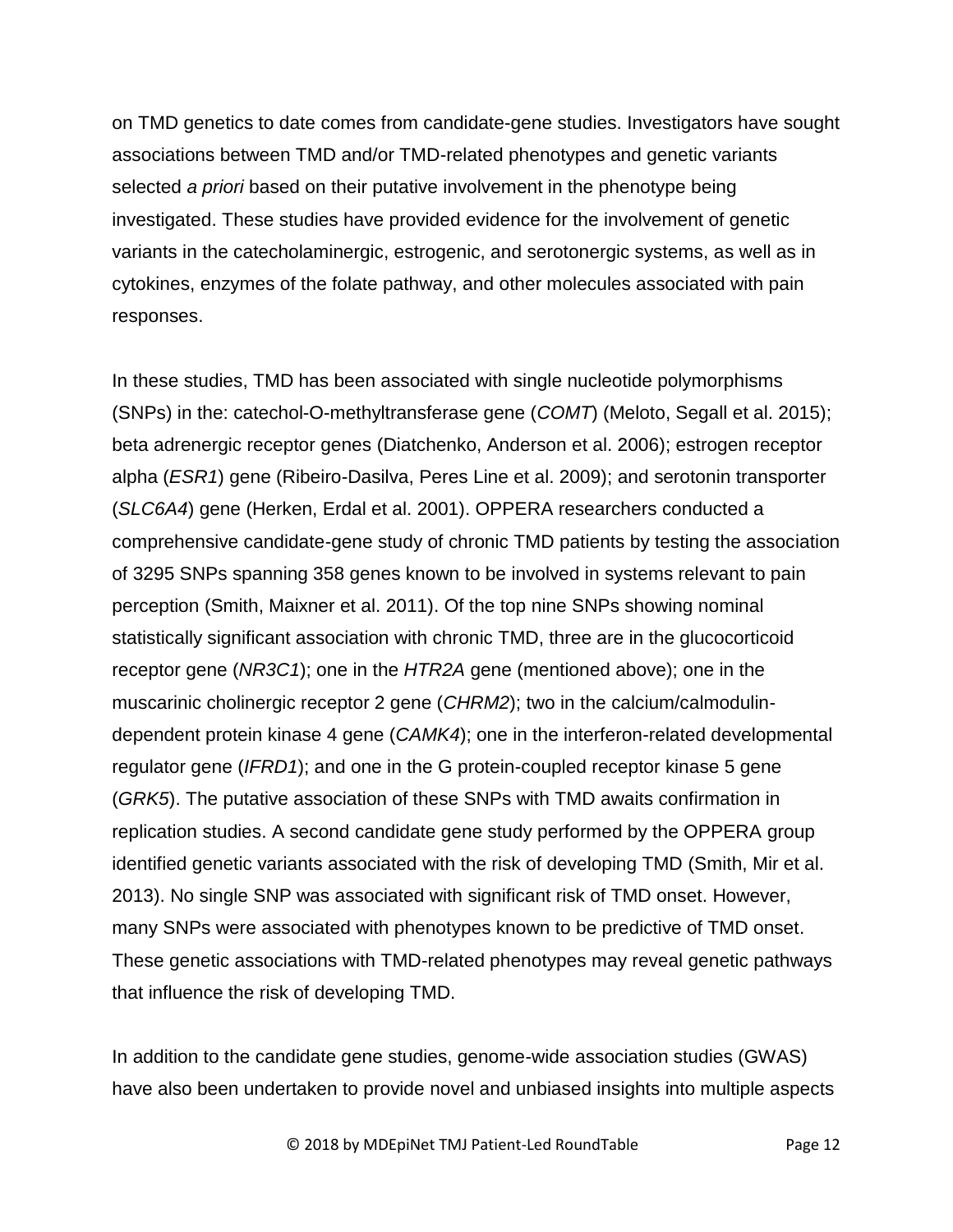of TMD (e.g. pathophysiology, chronicity, treatment targets). A recent TMD GWAS was completed by the OPPERA team on 999 TMD cases and 2,031 TMD-free controls (females and males) (Sanders, Jain et al. 2017). While preliminary, the results provide additional evidence that different molecular mechanisms underlie the pathophysiology of TMD in women and men and it is anticipated the results will suggest targets for investigations to explore novel therapeutic strategies.

Additional genetic research is needed to advance the field to a point where new precision medicine-based therapies can be derived and applied to precisely treat TMD patients with a high probability of success and minimal unwanted side effects.

**Sex Differences in TMD.** Based on general population data, the prevalence of TMD is greater in females, who also appear to be at a greater risk of first onset and persistence of the disorder (Drangsholt and LeResche 1999, Slade, Bair et al. 2011, Jussila, Kiviahde et al. 2017). Consistent with these and earlier observations (Macfarlane, Blinkhorn et al. 2004), OPPERA investigators also found that females were at somewhat greater risk for TMD onset and at significantly greater risk for persistence of symptoms (Slade, Bair et al. 2013).

There is evidence that females are also more likely to seek treatment for TMD, and this could be driven by more severe symptoms in women (Schmid-Schwap, Bristela et al. 2013). Females with TMD are also more likely to have multiple comorbid pain conditions, suggesting a more severe overall pain phenotype (Plesh, Adams et al. 2011, Visscher, Ligthart et al. 2015) (Dahan, Shir et al. 2015). An abundant literature demonstrates increased sensitivity to experimentally evoked pain among females across modalities and measures, which may contribute to increased TMD risk (Fillingim, King et al. 2009, Mogil 2012) (Cairns, Hu et al. 2001, Schmidt-Hansen, Svensson et al. 2006).

Sex differences in pain sensitivity are not restricted to the trigeminal system, as these differences have been observed across the body (Fillingim, King et al. 2009, Mogil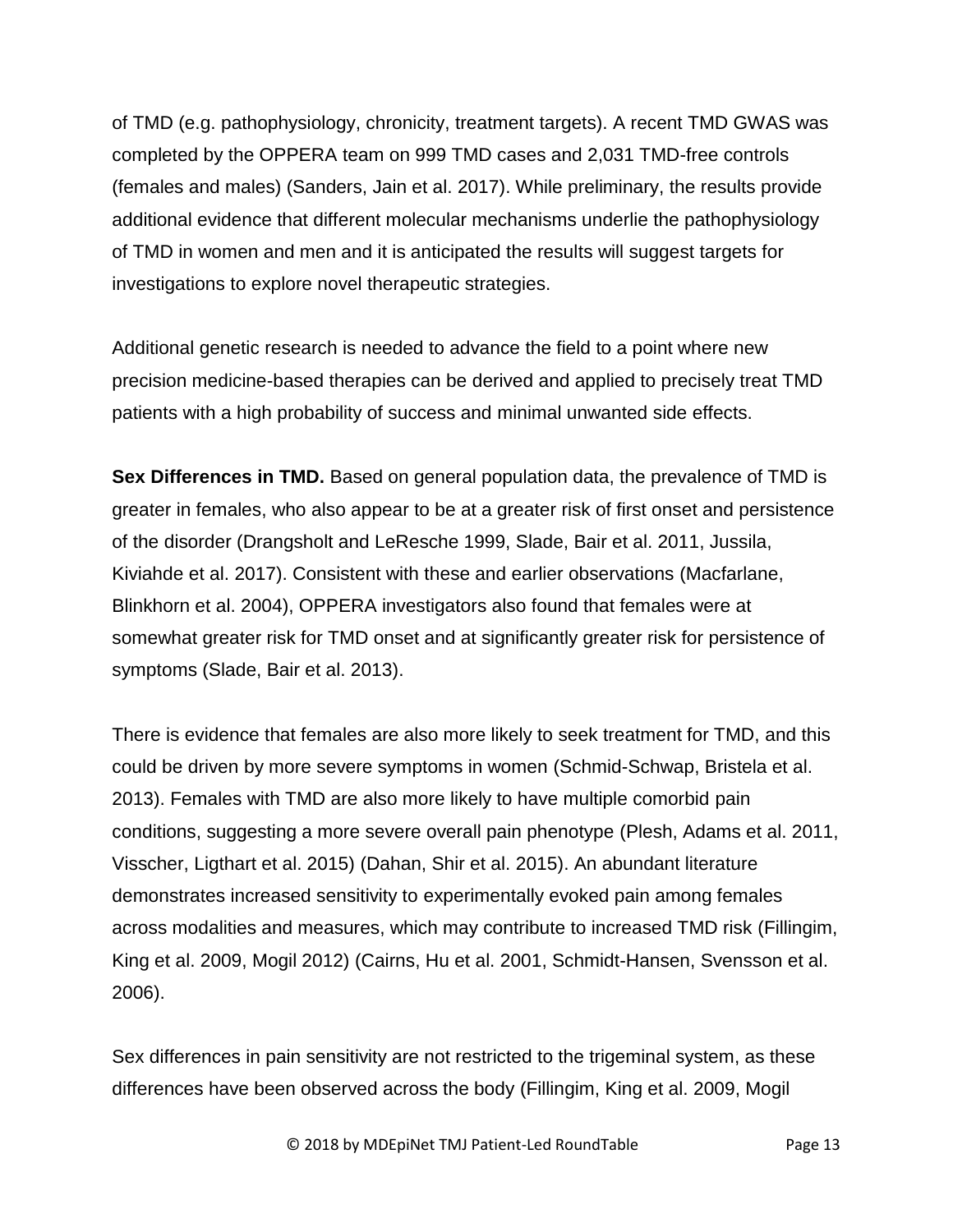2012). Together, the data indicating more severe and persistent pain and the higher prevalence of multiple comorbid pain conditions among women may well explain observations of more treatment-seeking compared to males with TMD.

**Estrogen and TMD.** An important role of sex hormones in TMD pathophysiology is supported by observations of increased prevalence and severity of symptoms among women during the reproductive years. TMD symptoms also fluctuate across the female menstrual cycle, with peak pain occurring during the perimenstrual phase (LeResche, Mancl et al. 2003). Moreover, use of exogenous estrogens (but not progesterone) has been associated with increased risk and severity of TMD (LeResche, Saunders et al. 1997, Wise, Riley et al. 2000), the symptoms of which have also been found to decrease during pregnancy and increase again in the post-partum period (LeResche, Sherman et al. 2005). The mechanisms whereby sex hormones affect nociception and neural processing of pain have been studied in a number of laboratories, but it remains unclear the extent to which these hormonal influences upon pain processing and generalized pain sensitivity are peripherally and/or centrally mediated (Fillingim and Ness 2000, Craft 2007) (Cairns 2007) (Wu, Hao et al. 2015) (Fanton, Macedo et al. 2017).

**Role of Inflammation in TMD Pain.** Local and systemic inflammation can contribute to TMD pain by damaging peripheral structures, increasing afferent nerve activity and/or amplifying central pain sensitization. Local inflammation is indicated in the joints by excess pro-inflammatory cytokines in the synovial fluid, masseter muscles, and in plasma of TMD patients (Kellesarian, Al-Kheraif et al. 2016, Louca Jounger, Christidis et al. 2017). Such local inflammation could activate and sensitize nociceptors and their peripheral drive to the CNS. Systemic inflammation has also been observed in TMD patients with generalized chronic pain (Harmon, Sanders et al. , Slade, Conrad et al. 2011).

Although sex differences in immune and inflammatory responses are well recognized (Straub 2007, Manson 2010, Kovats 2015), the extent to which these relationships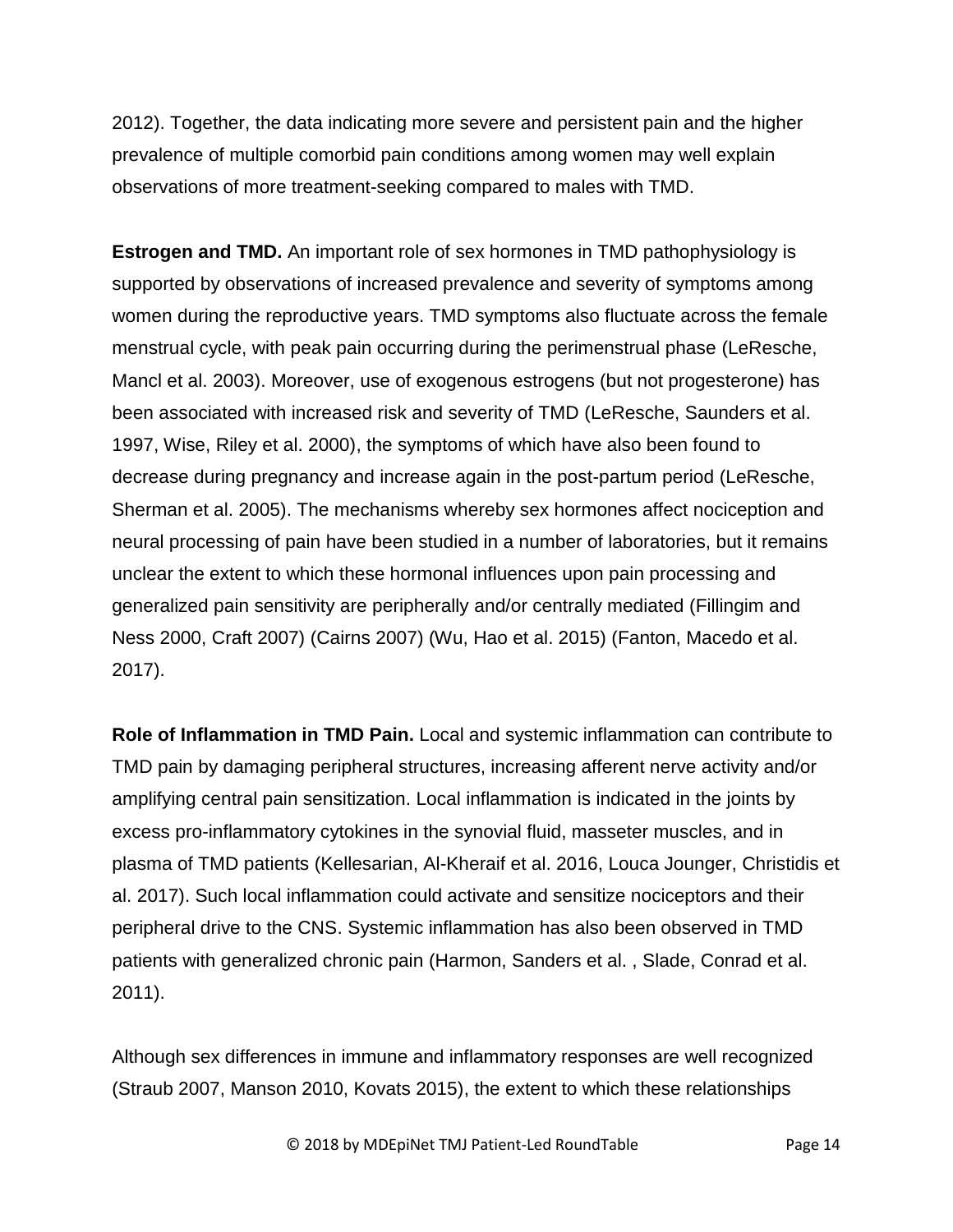contribute to chronic pain is just beginning to be explored. Several studies indicate that females exhibit a hyperinflammatory phenotype which is correlated with their clinical pain and is potentiated by estrogen (Sorge, LaCroix-Fralish et al. 2011, Karshikoff, Lekander et al. 2015). It has also been recently reported that microglia may be relevant to chronic pain only in male mice while the pain-producing functions of the male microglia may be performed instead in female mice by T cells of the adaptive immune system (Sorge, Mapplebeck et al. 2015).

**The TM Joint.** Recent research efforts are also underway on the biology and physiology of the TMJ itself. This joint is a modified hinge-type joint consisting of mandibular and temporal bones; an articular disc composed of fibrocartilage, several ligaments and muscles controlling motion and joint mechanics; and sensory innervation by the trigeminal nerve. Disc dysfunction is thought to be one of the early signs leading to joint pain. New research focused on the regeneration and repair of the TMJ is centered on engineering a disc complex and developing bone-cartilage interfaces, which will provide the basis for improved treatments of dysfunctional joints. To accomplish this, there is a need for a more detailed understanding of TMJ tissue mechanics, joint tissue interfaces, neurological control, inflammatory joint processes, and scaffold design.

**Working Group 1 Recommendations.** The following research approaches are needed:

- **•** Human Studies
	- o GWAS of TMD patients, patients with other chronic pain conditions/comorbidities, patients with multiple pain conditions
	- o Patient-centered outcome trials
	- o Mechanistic clinical studies
- Animal Studies
	- o Utilize animal models for mechanistic studies
	- o Elucidate mechanisms underlying genetic discoveries
	- o For disease onset/progression and novel treatments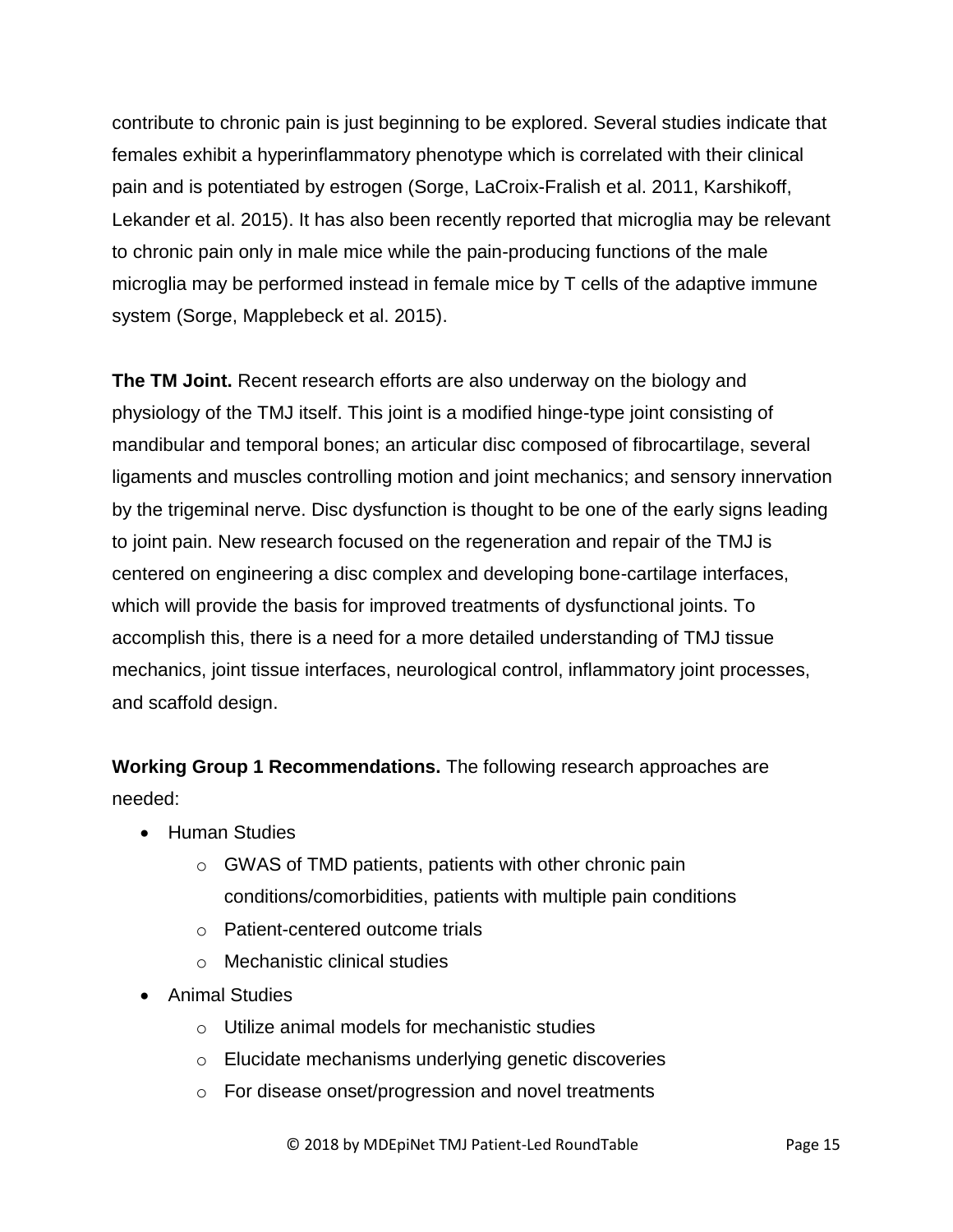- Basic Biological Studies
	- o Stem cell/IPS cell models of TMD patients
	- o Molecular/biophysical studies
	- o Molecular modeling of druggable targets
	- o Temporomandibular joint mechanics
	- o Scaffold and joint interfaces design and testing
- Bio-informatics/Digital Technologies Development
	- o Advanced mathematical approaches to uncover genetic complexity of disease
	- o Artificial Intelligence approaches for pattern recognition (genetic, biological, psychological, social traits, EHRs, PROs) to identify disease subtypes, develop individualized clinical decision support, and predict patient responses

It is evident that research in a number of areas needs to be expanded to achieve a meaningful level of precision medicine diagnosis and treatment of TMD patients. A deeper understanding is needed related to the:

- 1. Mechanisms of pain sensation;
- 2. Pathways and mechanisms responsible for the sex differences related to TMD;
- 3. Genetic and epigenetic contributions including the microbiome to TMD;
- 4. Identification and characterization of comorbidities in addition to chronic pain including other neurological, metabolic, and psychological disorders; and
- 5. Role of immune and inflammatory factors in peripheral and central pain mechanisms.

Numerous approaches will need to be applied to achieve these research goals. GWAS studies of large cohorts of TMD patients with a wider variety of chronic pain conditions and comorbidities are needed, including TMD patients with other chronic pain conditions and comorbidities. Animal disease models are needed to elucidate mechanisms underlying the observed genetic associations and to enable well-controlled studies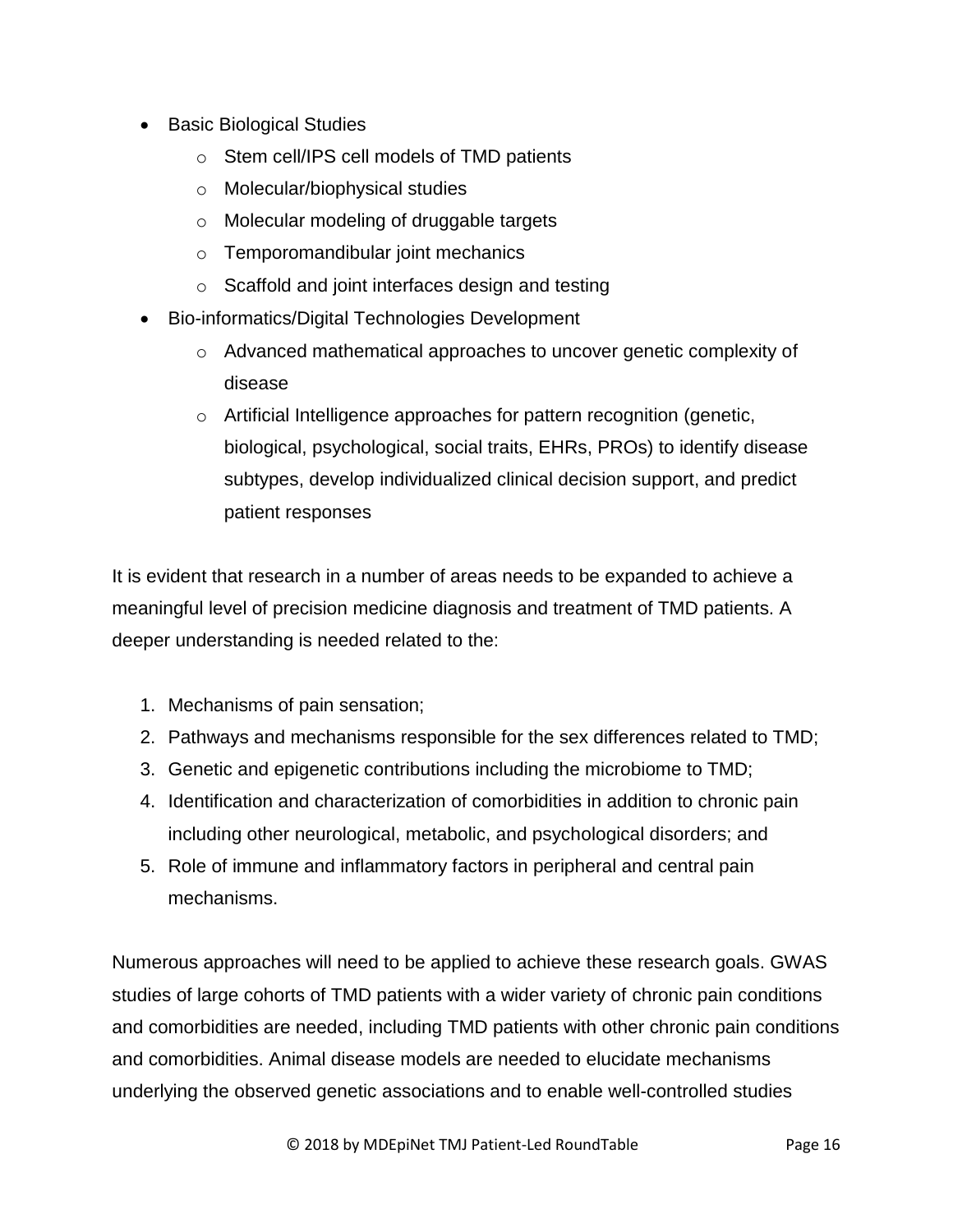elucidating the onset and progression of these complex conditions. Basic biological studies on stem cell/IPS models of TMD patients, molecular/biophysical studies, and molecular modeling of druggable targets are needed. Underpinning this research is the need to develop a bio-informatics infrastructure that will enable the collection and analysis of genomic scale animal and human data. This digital infrastructure and information technology is essential for advancing precision medicine in this or any field of medicine.

## **WORKING GROUP 2 REPORT**

The charge for Working Group 2 is to *define Patient-Reported Outcome Evaluation.* The objectives are to:

- 1. Identify the scientific literature evaluating Patient Reported Outcomes (PROs) measures in TMD patients;
- 2. Specifically assess the methodological quality and the evidence related to psychometric aspects, and then synthesize these assessments into an overall rating of psychometric evidence for each PRO measure by using the Consensusbased Standards Measurement Instruments (COSMIN) criteria;
- 3. Evaluate PRO measures (PROMs) of TMD patients regarding the effects on quality of life (QoL); and
- 4. Provide recommendations whereby PRO measures can guide future decisionmaking based on COSMIN criteria for premarket and postmarket evaluation of TMJ medical devices.

The goals are to develop outcome assessment and reporting tools based on patient input, and to develop evidence to incorporate patient-centered data into clinical care.

**Working Group 2 Overview.** In recent years, patient reported outcomes (PROs) have been increasingly incorporated into the data gathering process for treatments, device performance, quality of life impact, and overall health care. The information from a patient's perspective is becoming an increasingly important component in the process of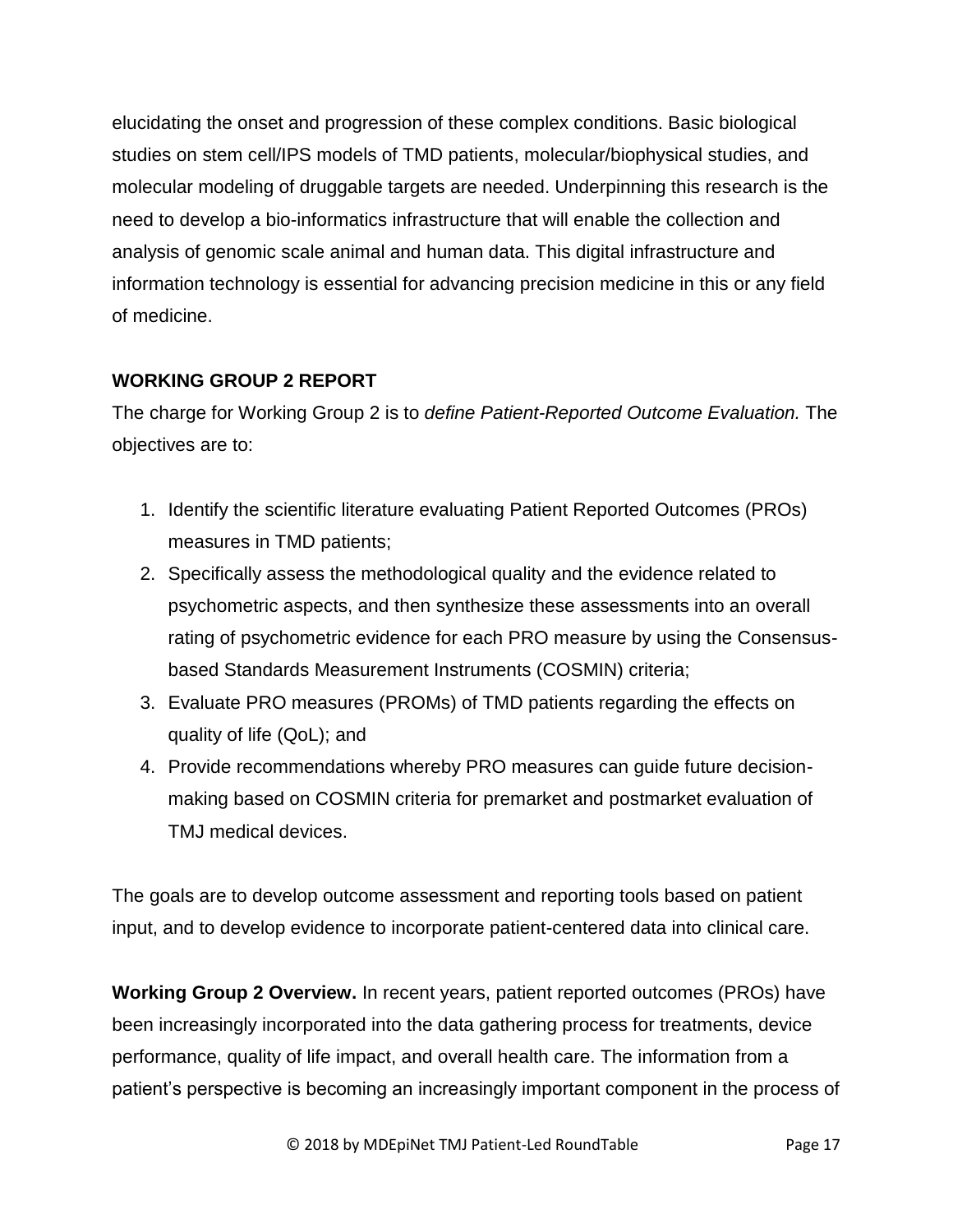obtaining FDA approval for new treatments and in post-marketing assessments of acceptability and safety. The TMD health care research community needs to develop PROMs that provide evidence-based information to inform patient and professional decision-making in pre- and post-marketing evaluations of drugs, biologics, devices and other therapies.

**Critical Path Research Project.** Working Group 2 has received an FDA Critical Path Research Project grant, titled, *Patient Engagement Interaction for Safety Evaluation in Patients with Temporomandibular Joint Replacement (TMJR).*

**Justification.** The justification for this project is based on discussions with patient advocates which revealed a disconnect between the safety data reported from clinical trials for TMJ devices and patients' own experiences. Safety data from device manufacturer supported clinical trials appears to underreport the frequency of adverse events. To better understand the safety of TMJ devices, it is essential to listen to patients outside the clinical trial environment. Taking this first step will allow a better understanding of the TMJ safety profile that will serve as a basis for the development of meaningful patient assessment tools leading to improved treatment, care, and management of TMD.

The project is being conducted by means of a cross-sectional Office of Management and Budget approved online survey, using a validated, ad hoc selfadministered questionnaire to gather the frequency of selected patients' reported outcomes regarding adverse events from TMJ implants. The results of this survey will be compared to 1) those reported in the scientific literature and 2) information stated in the labeling that appears in connection with the three FDA approved TMJ devices in the U.S. market. These comparisons will determine whether adverse events are underreported in the clinical trials and other clinical studies sponsored by TMJ device manufacturers. If underreporting is found, we will assess the magnitude of underreporting and investigate reasons for this discrepancy.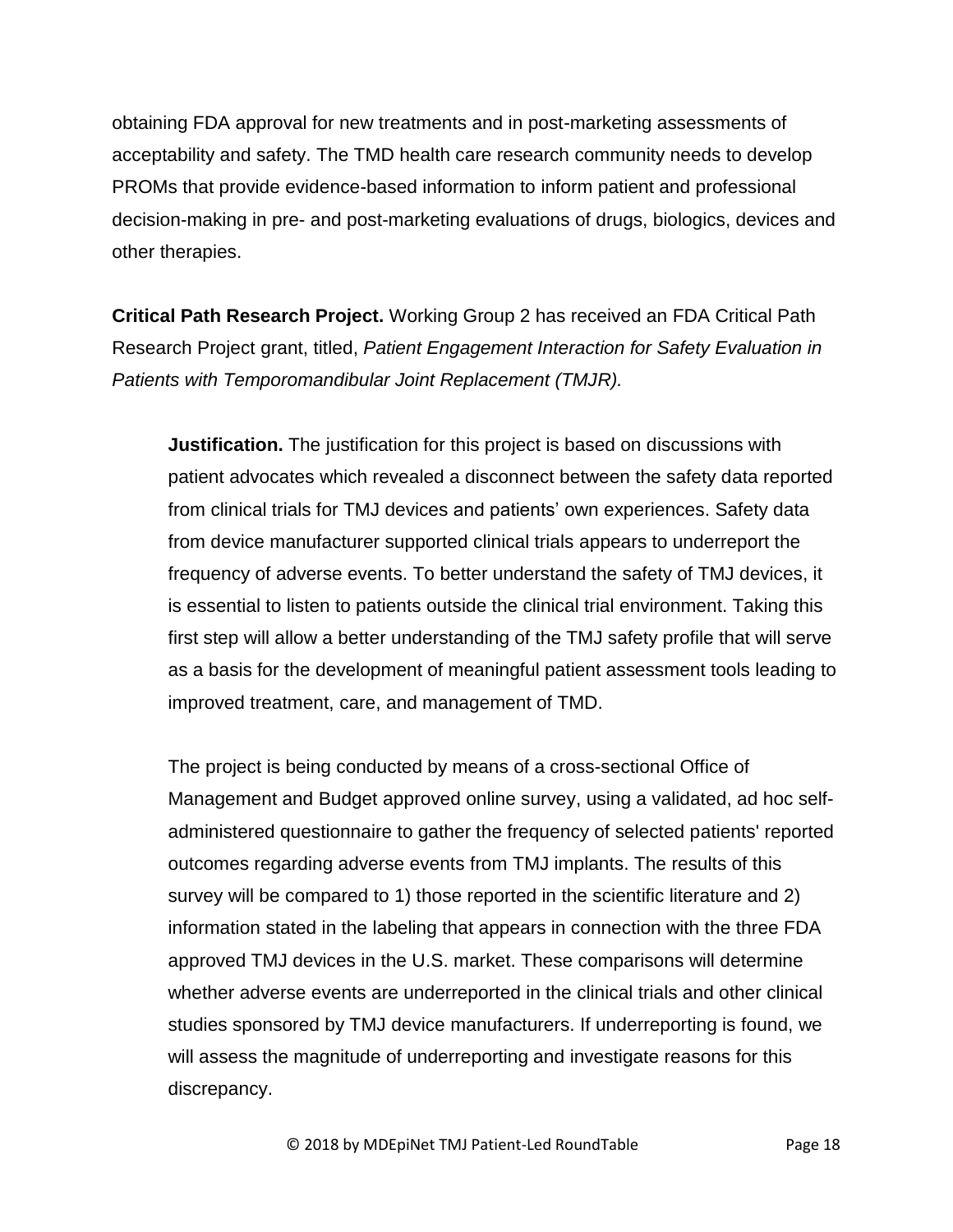The study constitutes a first attempt to utilize an online self-administered questionnaire to collect real-world evidence for epidemiological surveillance. The standardized methodology can be an additional data gathering tool that may be included in the National Evaluation System for Health Technology (NEST), informing the process by which the FDA decides to approve a device. Also, the tool will strengthen patients' role in generating epidemiological surveillance data at the FDA's Center for Devices and Radiological Health. By demonstrating the utility of these methods in a high-profile area, the project will serve as a model that may be adopted in pilot studies of other medical devices.

## **Working Group 2 Results.** Completed/In Process:

- All published peer-reviewed literature evaluating psychometric properties of selfadministered questionnaires related to safety issues in patients with TMD have been identified and abstracted.
- [The domains and their operational definitions included in the literature have been](http://www.tmj.org/common/file?id=289)  [identified.](http://www.tmj.org/common/file?id=289)
- To identify core domains, a Delphi survey has been designed to discuss the identified domains with stakeholders, including TMD patients, clinicians, FDA reviewers, and members of the device industry.

Next Steps:

- Present Delphi findings to focus groups of patients to discuss and refine domains.
- Determine which core domains, along with their operational definitions, are to be included in questionnaires and determine which validated instruments (or instrument subscales/questions) assess those domains and their level of validity, reliability and responsiveness.
- Use domains from existing psychometrically sound instruments to create the questionnaire.
- Pilot test the questionnaire with patients.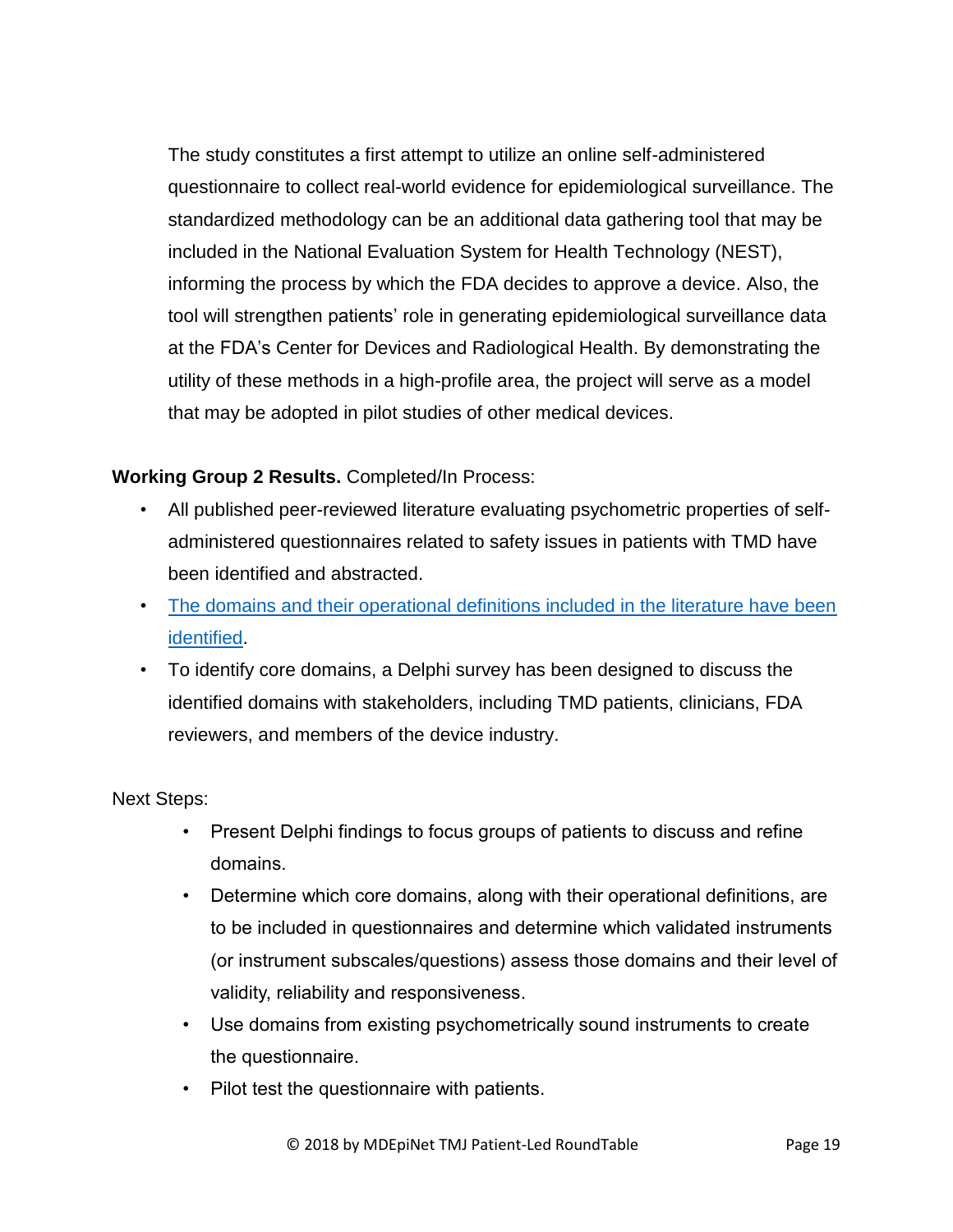- Send to IRB the approved questionnaire to be installed in an online survey platform.
- Advertise the approved questionnaire for enrollment.
- Collect, process, and analyze the data.
- Write a final report and submit it for publication.

## **WORKING GROUP 3 REPORT**

The charge for Working Group 3 is to *examine treatment directives, educational criteria, and patient-centeredness.* The objectives are to:

- 1. Collect and compile currently available best practices, clinical practice guidelines, diagnostic and treatment protocols being used to direct clinical treatments of temporomandibular disorders. This information will be identified and collected from academia, research centers, private practices, scientific societies, professional organizations, and federal agencies.
- 2. Assess the scientific basis of these treatment directives, as well as the extent to which these guideline documents and treatment protocols include patientcentered preferences and guidance.

The goal is to develop evidence-based best practices, treatment protocols, and clinical practice guidelines which include patient-centered data.

**Working Group 3 Overview.** The treatment of temporomandibular disorders continues to be less than satisfactory, and most commonly recommended therapies are based on outdated beliefs. This is in spite of recent scientific progress demonstrating that TMD is a complex, multifactorial multisystem disorder with a complicated etiology and pathology. Outdated therapies that lack evidence of safety and efficacy continue to dominate TMD practice and can lead to irreversible changes in occlusal relationships and jaw positions. These treatments can have negative effects on the TM joints and exacerbate an existing TMJ problem or cause one. When conservative approaches fail to alleviate TMD, no currently available guidelines or therapeutic directives provide scientifically based next steps.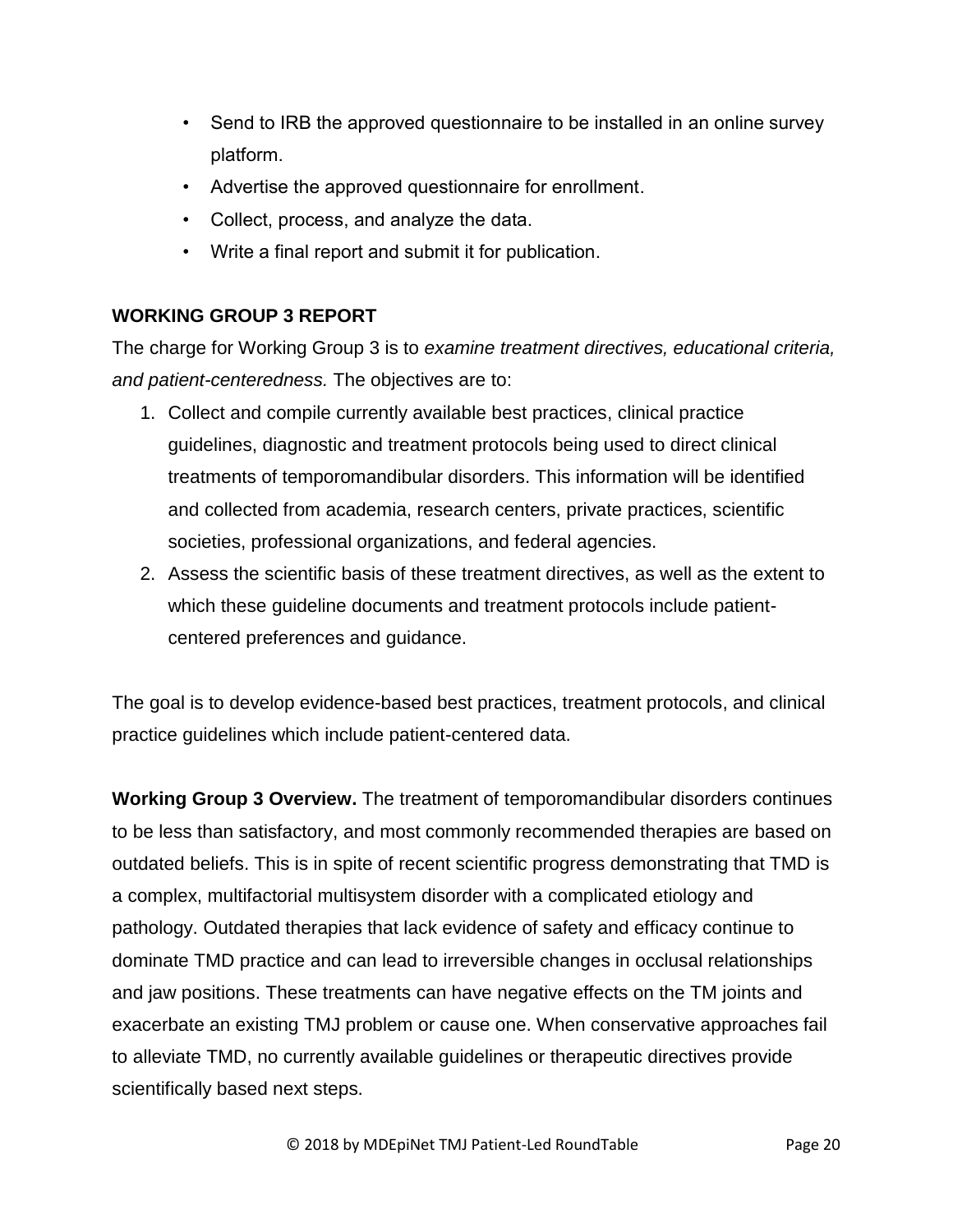**Pathways to a Total Joint Replacement.** There are a number of clinical situations that can result in the need for total TMJ replacement. One situation concerns those with severe trauma resulting in unrepairable damage to the bony components of the TM joint. Similar situations can arise with benign or malignant diseases requiring removal of the bony components of the joint. Likewise, end stage osteoarthritis, rheumatoid arthritis, TMJ ankyloses, and craniofacial deformities are all pathological conditions that may require joint replacement.

Unfortunately, there are a number of iatrogenic causes that can lead to situations requiring joint replacement. These include among others:

- Prior treatment with oral appliances or major dental procedures that alter occlusal relationships and reposition jaw joints and affect surrounding tissues;
- Intracapsular procedures that fail to relieve symptoms of pain and dysfunction, or that produce severe degenerative changes in the bony components of the temporomandibular joint;
- Misdiagnosis of myofascial TMD pain, inappropriately managed by surgical procedures leading to other treatments and even further surgical procedures, including implants; and
- Multiple surgeries leading to severe and irreparable damage to the TMJ.

Treatments for TMD can range from:

#### **Non-surgical treatments (often in combination)**

- o Acupuncture
- $\circ$  Behavioral modifications: stress reduction, work modifications, counseling, biofeedback, psychotherapy
- o Hot and cold compresses
- o Injections: Botox, corticosteroids, hyaluronic acid, anesthetics, prolotherapy, bio-oxidative ozone therapy, platelet rich plasma
- o Low-level laser therapy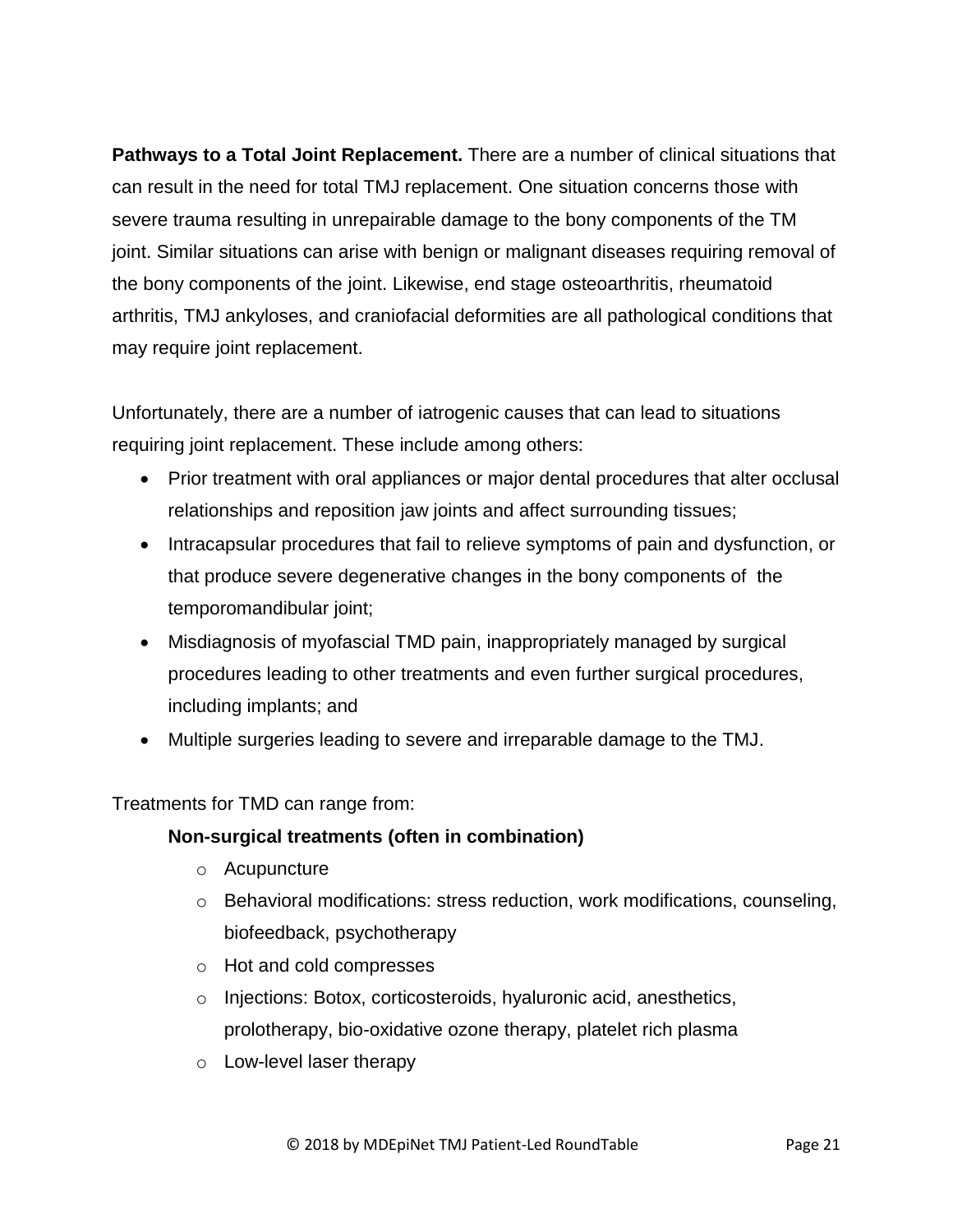- $\circ$  Medications antianxiety, anti-inflammatories, anticonvulsants, antidepressants, benzodiazepines, muscle relaxants, NSAIDS, Opioids *(Currently there are no drugs FDA labeled for TMD.)*
- $\circ$  Occlusal adjustments grinding down teeth, braces
- o Pain management clinics
- o Physical therapy
- o Soft diet, jaw rest
- $\circ$  Splint therapy custom made flat plane and repositioning, all with multiple differing designs and materials

#### **Surgical treatments**

- o Arthrocentesis
- o Arthroscopy
- o Arthrotomy
- o Condylectomy
- o Condylotomy
- o Discectomy/Disc repair or reconstruction
- o Distraction osteogenesis
- o Fat, tissue, and bone grafts harvested from various body sites for implantation into the TM joint
- o Orthognathic
- o Osteotomy

#### **Joint Replacement**

- o Partial replacement
- o Total replacement
- o Autogenous materials
- o Biomaterials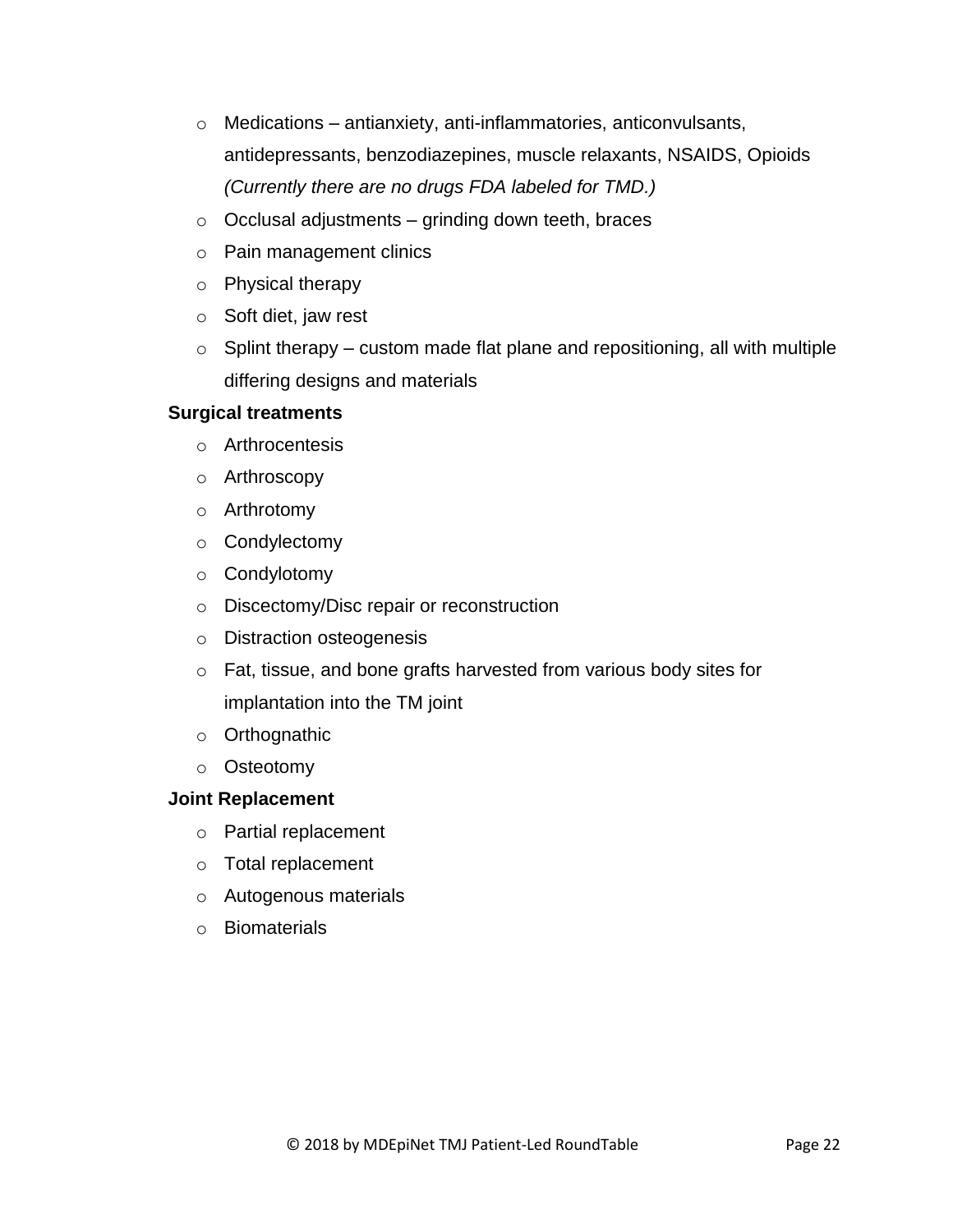# One Patient's TMD journey



**Is there a "Gold Standard" for TMD Management?** There are scientific statements and parameters of care, but no formal guidelines for TMD treatment formulated by professional groups for the management of TMD. The following information was gleaned from reviewing 24 professional organizations that profess to diagnose and manage TMD, by researching their websites to obtain information about their organizations' theories and practices. The co-chairs of Working Group 3 contacted the organizations to obtain any published materials for diagnosing and treating TMD. Three organizations provided their information for treating TMD. These groups follow available scientific information to determine their strategies. These directives are freely available to the public.

1. **The American Association of Dental Research (AADR)** published a Science Information Statement in 2010 and reaffirmed in 2015 (Greene, Klasser et al. 2010) regarding the diagnosis and management of TMD. The AADR advocates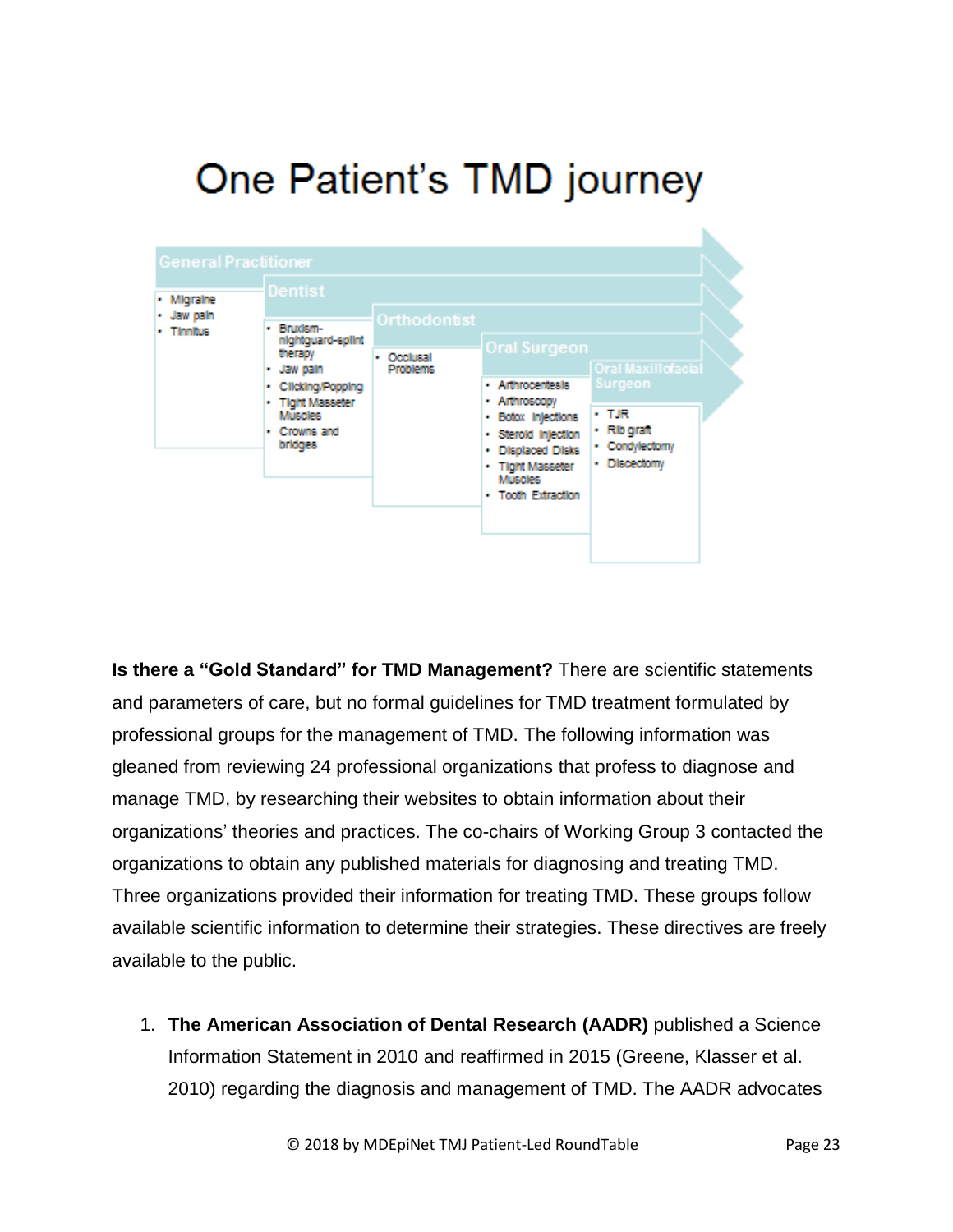that a differential diagnosis of TMD should be based primarily on information obtained from the patient's history, clinical examination, and when indicated TMJ radiology or other imaging procedures. The statement endorses conservative, reversible and evidence-based therapeutic modalities to both diagnosis and treatment of TMD. [http://www.iadr.org/AADR/About-Us/Policy-](http://www.iadr.org/AADR/About-Us/Policy-Statements/Science-Policy/Temporomandibular-Disorders-TMD)[Statements/Science-Policy/Temporomandibular-Disorders-TMD](http://www.iadr.org/AADR/About-Us/Policy-Statements/Science-Policy/Temporomandibular-Disorders-TMD)

- 2. **The American Academy of Orofacial Pain (AAOP)** has developed treatment guidelines. The current directives are compiled in a book (sixth edition published in 2018) edited by Reny de Leeuw, DDS, PhD, MPH, and Gary Klasser, DMD, with contributions from several other AAOP members. They are consistent with the current view that TMD represents a biopsychosocial model of a complex disease. [http://www.quintpub.net/news/2018/04/orofacial-pain-management-in](http://www.quintpub.net/news/2018/04/orofacial-pain-management-in-dentistry-three-decades-of-the-aaop-guidelines/#.W182z8InaUk)[dentistry-three-decades-of-the-aaop-guidelines/#.W182z8InaUk](http://www.quintpub.net/news/2018/04/orofacial-pain-management-in-dentistry-three-decades-of-the-aaop-guidelines/#.W182z8InaUk)
- 3. **The American Association of Oral and Maxillofacial Surgeons (AAOMS)** has developed parameters of care for surgical treatment of TMD. *Parameters of Care: AAOMS Clinical Practice Guidelines for Oral and Maxillofacial Surgery (AAOMS ParCare), Sixth Edition 2017,* reflects the contributions of many OMS opinion leaders and includes guidelines for treatment and outcome expectations for designated areas of oral and maxillofacial surgery, including TMJ surgery. Other TMJ surgical societies rely on these parameters for contemporary practice. <https://www.aaomsstore.com/p-137-aaoms-parameters-of-care-sixth-edition.aspx>

#### Other Professional Society Sources

 **The ECRI Institute**, a nonprofit organization for testing medical products, published a document in 2017 evaluating the strength of evidence for various TMD treatments (LINK: Hotline Response: Efficacy of Treatments for Temporomandibular Disorders). While not an official statement of ECRI, the report states that conservative approaches, such as self-management practices, medication, cognitive behavioral therapy, physical therapy and splinting, are the first-line options to relieve pain and improve function of the TMJ. It also states that TMJ surgery is a last resort when other conservative approaches fail to relieve pain or improve function. In addition, the report suggests that second-line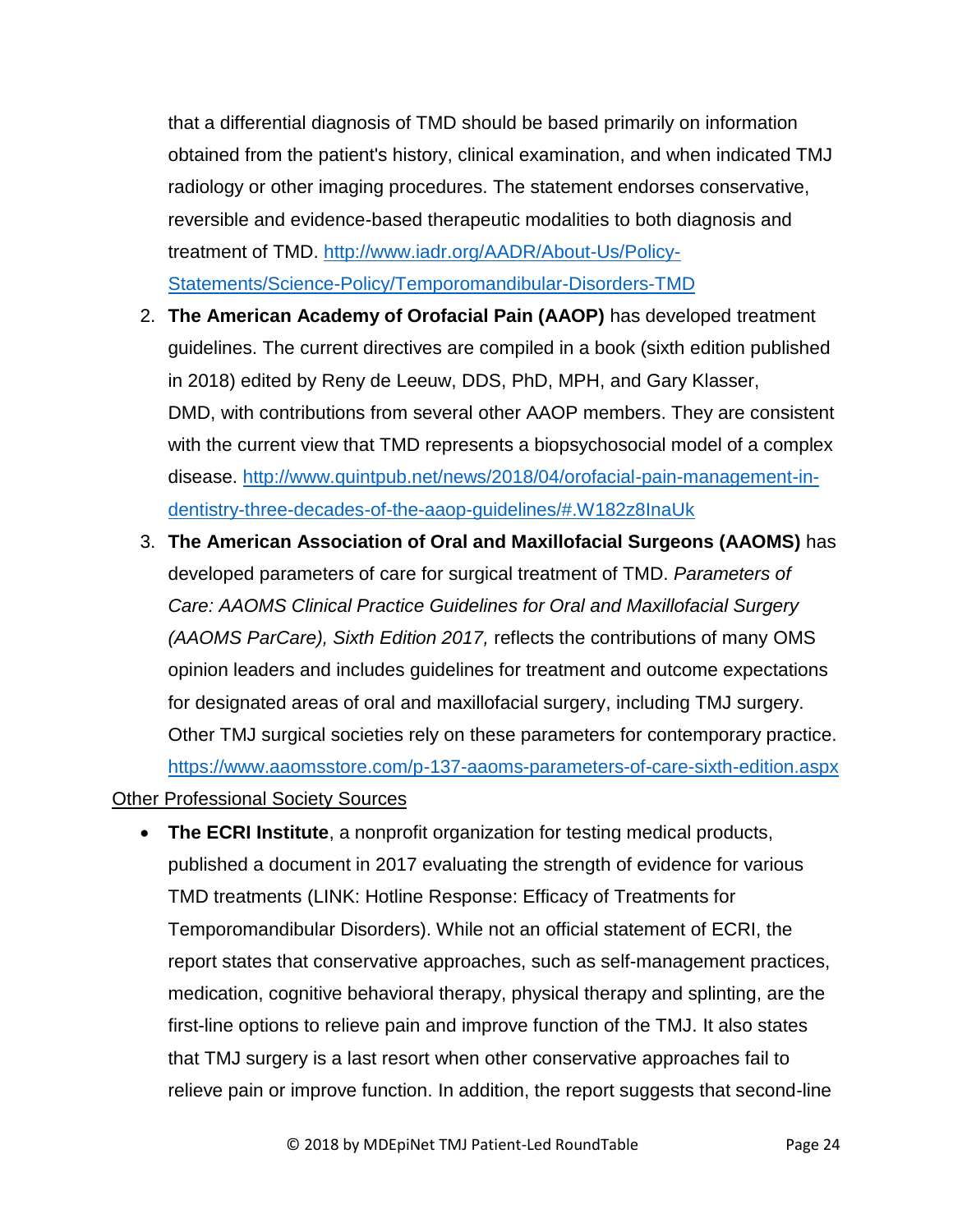conservative therapies that relieve pain in some patients might include acupuncture and intra-articular injections. However, the report states that insufficient evidence is available regarding the efficacy of arthroscopy, autologous blood injection, botulinum toxin therapy, hypnosis/relaxation therapy, or ultra-low-frequency transcutaneous electrical nerve stimulation.

When conservative approaches fail to alleviate TMD, no currently available guidelines or therapeutic directives provide scientifically based next steps.

## Sources with Little to No TMD Guidance

- **The American Dental Association (ADA)** is America's leading advocate for oral health. As a science-based organization, the ADA supports advancements in research, policy knowledge and international standards that improve the delivery of dental care and the oral health of all Americans. There are no official standards of care for TMD established by the ADA.
- Both the **American College of Physicians** and the **American Medical Association** lack statements, publications, or articles related to TMD.
- **American Academy of Family Physicians** posted an article on their website titled, *Diagnosis and Treatment of Temporomandibular Disorders*. This article serves as the association's recommended best practice guideline for TMD management by a general practitioner.

<http://www.aafp.org/afp/2015/0315/p378.html>

 **The American College of Rheumatology** has a resource page accessible to members containing a letter template for use in influencing insurance companies to cover MRIs for TMJ arthritis patients (access is limited to members). TMD is also listed as a possible concomitant disorder presenting in patients with fibromyalgia. There are no statements or adopted articles on management of TMD and the profession does not claim to treat TMD. [https://www.rheumatology.org/I-Am-A/Patient-Caregiver/Diseases-](https://www.rheumatology.org/I-Am-A/Patient-Caregiver/Diseases-Conditions/Fibromyalgia)[Conditions/Fibromyalgia](https://www.rheumatology.org/I-Am-A/Patient-Caregiver/Diseases-Conditions/Fibromyalgia)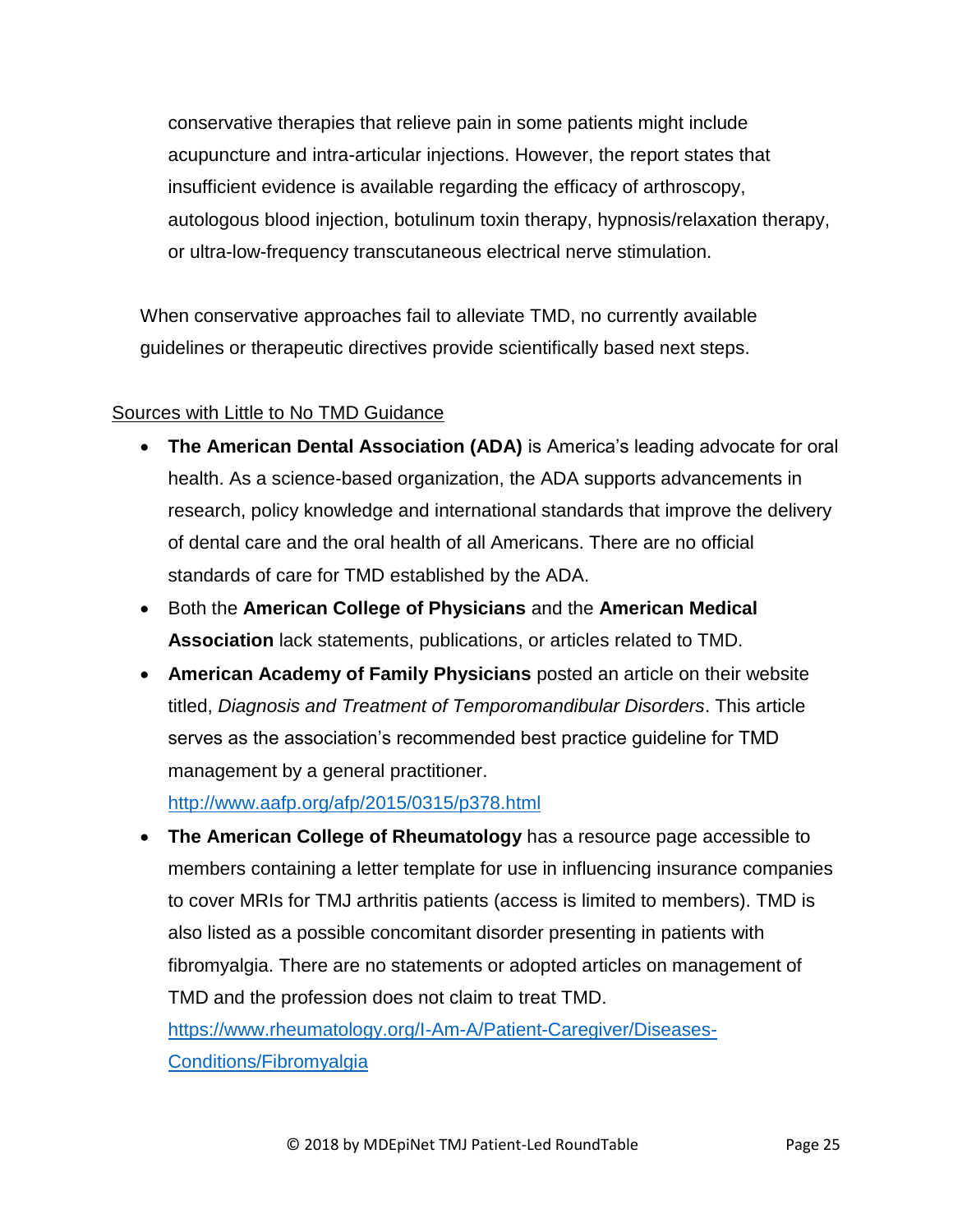- **The American Academy of Neurology** lacks any statement or publication related to TMD in any capacity. The society's page on chronic disorders does include TMD as a possible etiological factor associated with a chronic pain state. This is the extent of TMD-related publications of this Academy and they do not claim to treat TMD.
- **The American Academy of Orthopedic Surgeons** lacks any statement or publication related to TMD in any capacity. They do not claim to treat TMD.

## Sources Stating TMD Etiology and Treatment Guidance

- **The American Academy of Otolaryngology-Head and Neck Surgery (AAO-HNS)** has a patient-centered health information page which describes TMJ function/location and associated symptoms. It also includes a brief anatomical overview of the joint, and etiologies for various pathologic conditions. Potential differential diagnoses, treatment modalities and home care remedies are also listed. The AAO states that because TMD symptoms often develop in the head and neck, otolaryngologists are appropriately qualified to diagnose TMJ problems. The information on this webpage is outdated in regard to the idea that dental occlusion is an important etiologic factor for TMDs, and that most TMJ pain is due to disc displacement. [https://www.entnet.org//content/tmj](https://www.entnet.org/content/tmj)
- **The American Academy of Craniofacial Pain (AACP)** produced *Craniofacial Pain: Guidelines for Assessment, Diagnosis and Management* in 2009 and although not publicly available, it advocates for irreversible (albeit nonsurgical) treatments for TMD. The common interest that binds this group of dentists together is the belief that dental occlusion plays a major role in predisposition, precipitation and perpetuation of TMD. Their directives advocate for a variety of mechanistic procedures involving oral splints, disc recapturing, occlusal changes, and irreversible mandibular repositioning.
- Members of the **American Osteopathic Association** utilize osteopathic manipulative treatment (OMT) and claim to be successful in the management of TMD. The academy published a video in 2015 illustrating a "therapeutic technique" for TMD management: [https://www.youtube.com/watch?v=wa-](https://www.youtube.com/watch?v=wa-WI2EvrCU)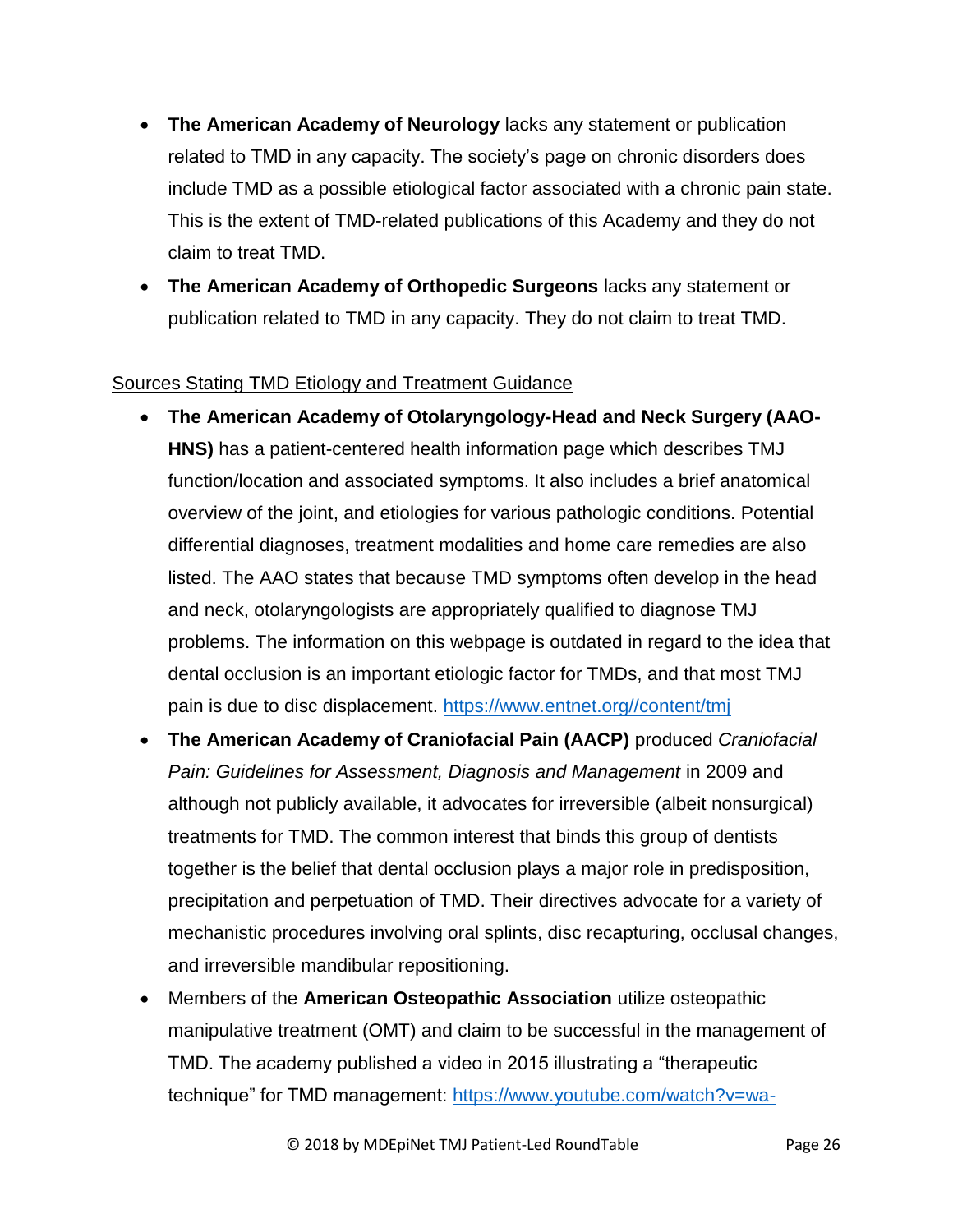[WI2EvrCU.](https://www.youtube.com/watch?v=wa-WI2EvrCU) The website lists some articles to support their viewpoint, and they state that there have been multiple publications from 1985-2011 in the *Journal of the American Osteopathic Association* and the *International Journal of Osteopathic Medicine* confirming the efficacy of OMT as a treatment modality for TMD.

- **The American Chiropractic Association** has little official information on TMJ/TMD. There are several "methods" of chiropractic treatment for TMD that have organized subgroups.
- **The American Craniosacral Therapy Association** is one of several groups utilizing the concepts of craniosacral therapy to treat a variety of conditions, including TMD.
- **The American Massage Therapist Association** has a publication from 2008 by Patricia O'Rourke & Michael Hamm which serves as a guide for massage therapists on how to evaluate and treat TMD.
- **The American Physical Therapy Association** website does not have any specific links to TMD or TMJ management. However, there is a subgroup of physical therapists who have dedicated themselves to the study and management of TMD and associated disorders, namely, the Physical Therapy Board of Craniofacial & Cervical Therapeutics [\(www.ptbcct.org\)](http://www.ptbcct.org/). The Physical Therapy Board of Craniofacial & Cervical Therapeutics (PTBCCT) was founded in 1999 by an international group of physical therapists, many of whom are members of the **American Academy of Orofacial Pain (AAOP**), to provide an ongoing educational venue within the Academy and assist the profession in the disbursement of evidenced based practice and research.

## Complementary and Alternative Medicine Sources

 **The American Academy of Acupuncturists and Oriental Medicine** does not have any statement or publication related to TMD and does not claim to be able to manage TMDs in any capacity.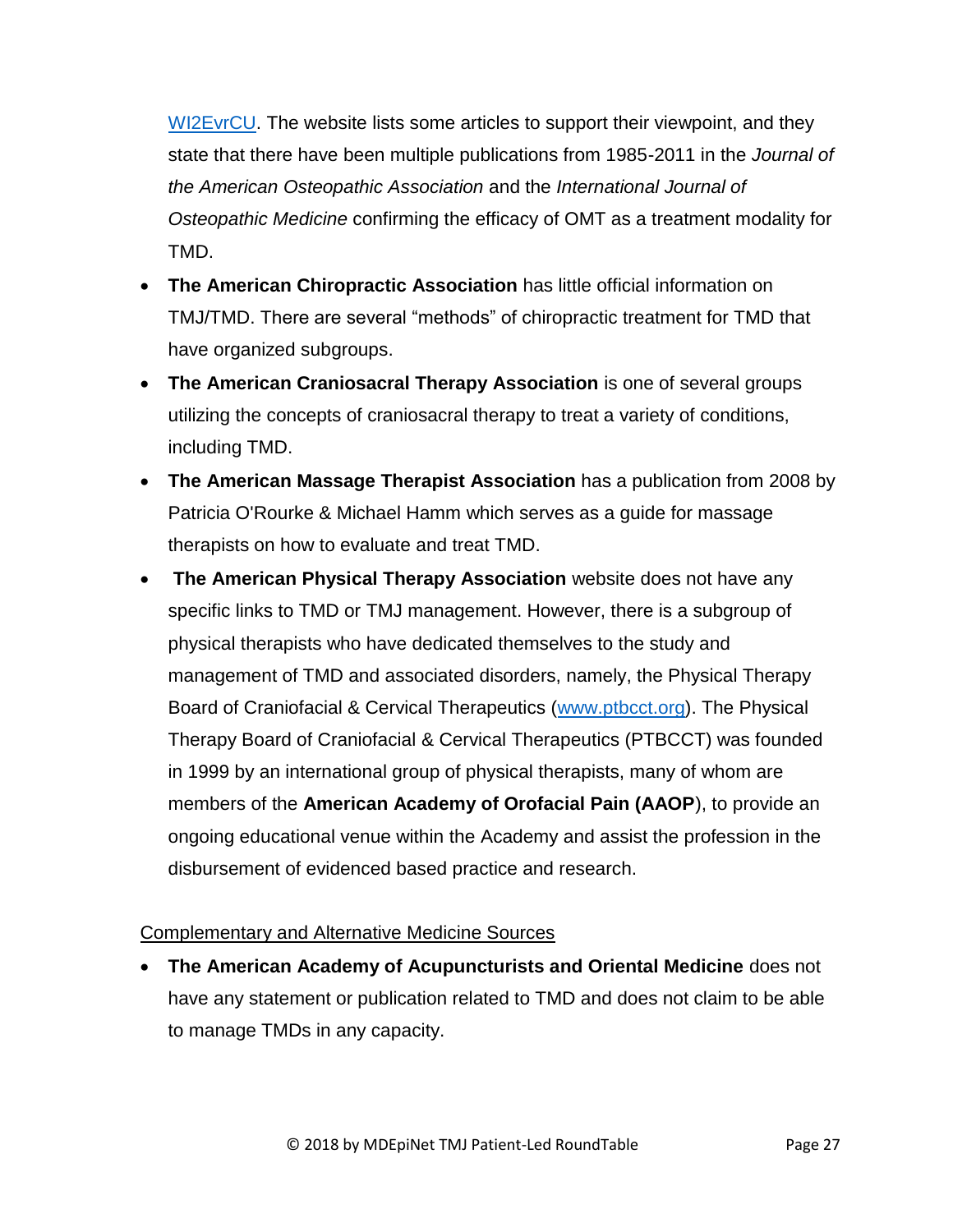- **The American Association of Naturopathic Physicians** does not have any statement or publication related to TMD and does not claim to be able to manage TMDs in any capacity.
- **American Naprapathic Association.** Naprapathic medicine is a system of healthcare that employs manual medicine, non-invasive modalities, nutritional counseling, and therapeutic and rehabilitative exercise in the treatment of pain caused by connective tissue disorders. They do list TMD as one of the conditions they treat, but no specific information is available on related websites.
- **The American Institute of Homeopathic Physicians** lacks a statement or publication related to TMD in any capacity. They do not claim to treat TMD.
- **The Academy of Orofacial Myofunctional Therapy** [\(https://aomtinfo.org/\)](https://aomtinfo.org/) published an article in 2014 about myofunctional therapy's role in the management of TMD, written by an alternative medicine proponent, Dr. Joseph Mercola. [https://articles.mercola.com/sites/articles/archive/2013/04/07/orofacial](https://articles.mercola.com/sites/articles/archive/2013/04/07/orofacial-myofunctional-therapy.aspx)[myofunctional-therapy.aspx](https://articles.mercola.com/sites/articles/archive/2013/04/07/orofacial-myofunctional-therapy.aspx) According to the article, TMD is managed most optimally through the neuromuscular re-education or re-patterning of the oral and facial muscles. This is accomplished by a myofunctional therapist through facial exercises and behavior modification techniques to promote proper tongue position, head and neck posture, as well as improved breathing, chewing, and swallowing. According to the article, these techniques can also be used to treat headaches, breathing problems, and dental-related parafunctional habits.

TMD patients seek treatment from a broad array of differing professionals. This is a result of the uncertainty and controversy that abounds in this field and the failure of therapies to address the pain and dysfunction that accompany this condition. Additionally the complexity and multi-system aspects of TMD go beyond the jaw joint and requires the inclusion of the numerous medical disciplines/specialties, preferably through a team-based or medical home approach, to effectively diagnose and treat this condition.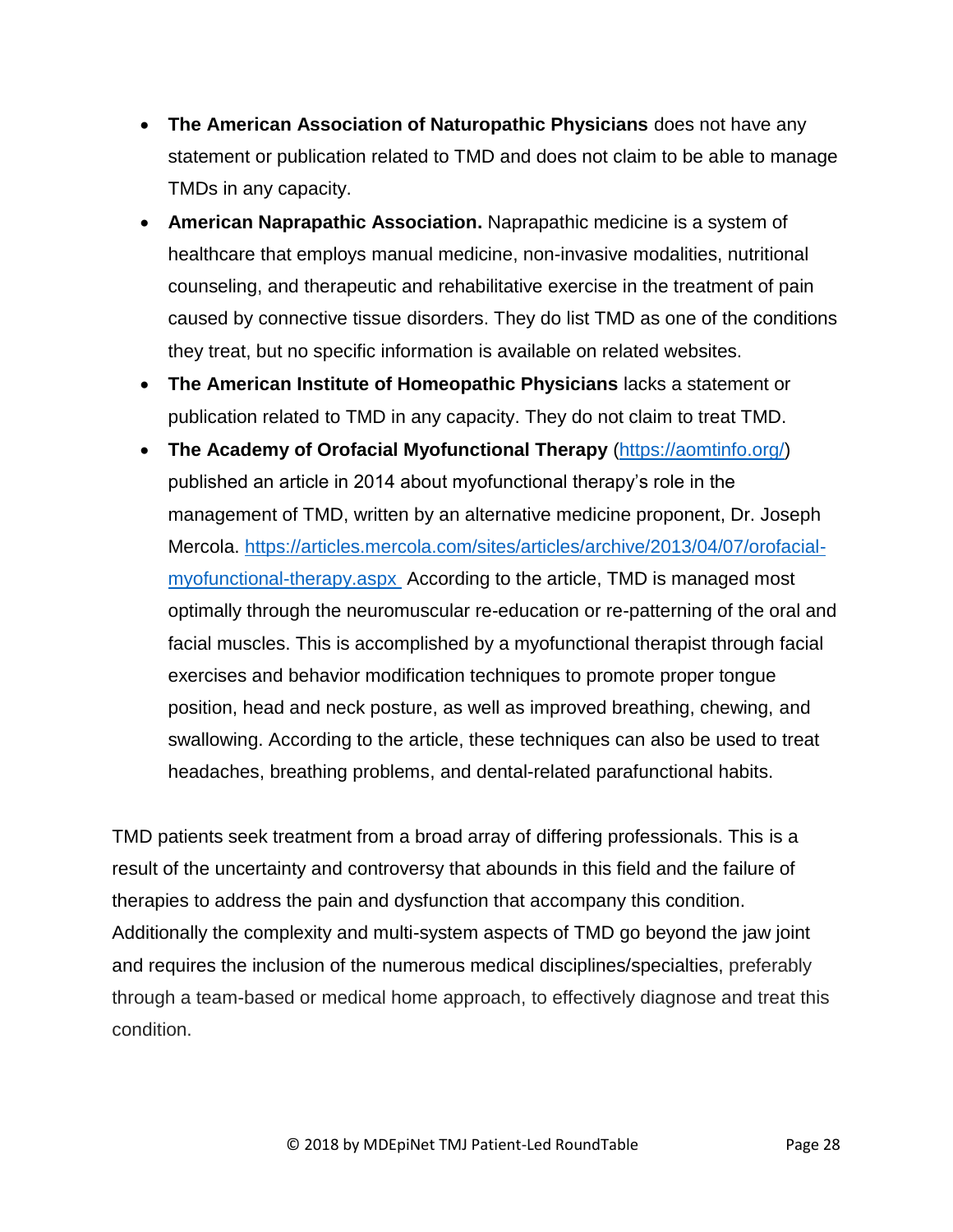In summary, the field lacks formal clinical practice guidelines for diagnosis and treatment of TMD (Rosenfeld, Shiffman et al. 2013). Guidelines translate best evidence into best practices and guidelines are particularly important when wide variations exist in managing a condition, such as TMD. A well-crafted guideline promotes quality by reducing healthcare variations, providing diagnostic accuracy, promoting effective therapy, and discouraging ineffective or potentially harmful interventions. Guidelines need to be developed with patients and consumers involved in the guideline panels. Guidelines should also include identification of risk factors and biomarkers with predictive value in terms of treatment outcomes. For this to be achieved in the field of TMD, well-controlled pragmatic and patient-centered, real-world trials with patientreported outcomes are required.

**Education Related to TMD.** Many groups claim to provide continuing medical or dental education in some form, and some have developed a multi-course curriculum addressing TMD. Dental schools in the U.S. do not have a formal Commission on Dental Accreditation (CODA) requirement to teach about either orofacial pain or TMD at the predoctoral level. Education on these topics ranges from nearly zero to a few lectures and, in a few schools, extensive courses. There are 12 CODA-approved orofacial pain training programs at university dental schools. However, there also are many continuing education courses and programs available through several organizations, but there are no standards for teaching in this domain. [Effective](https://www.statnews.com/2017/07/17/dentistry-medicine-division/)  education on TMD [requires improvement at all levels. T](https://www.statnews.com/2017/07/17/dentistry-medicine-division/)he American Medical Education Association makes no reference to TMD on their website.

Today, dental and medical students are graduating with limited (or no) experience or competency in orofacial pain/TMD diagnosis and treatment. Serious changes in professional school curricula are needed that include sections on the complexity, comorbidities, and multi-systems character of TMDs (Ferracane, Garcia et al. 2017).

#### **Working Group 3 Results:**

• 24 professional groups were contacted for practice guidelines.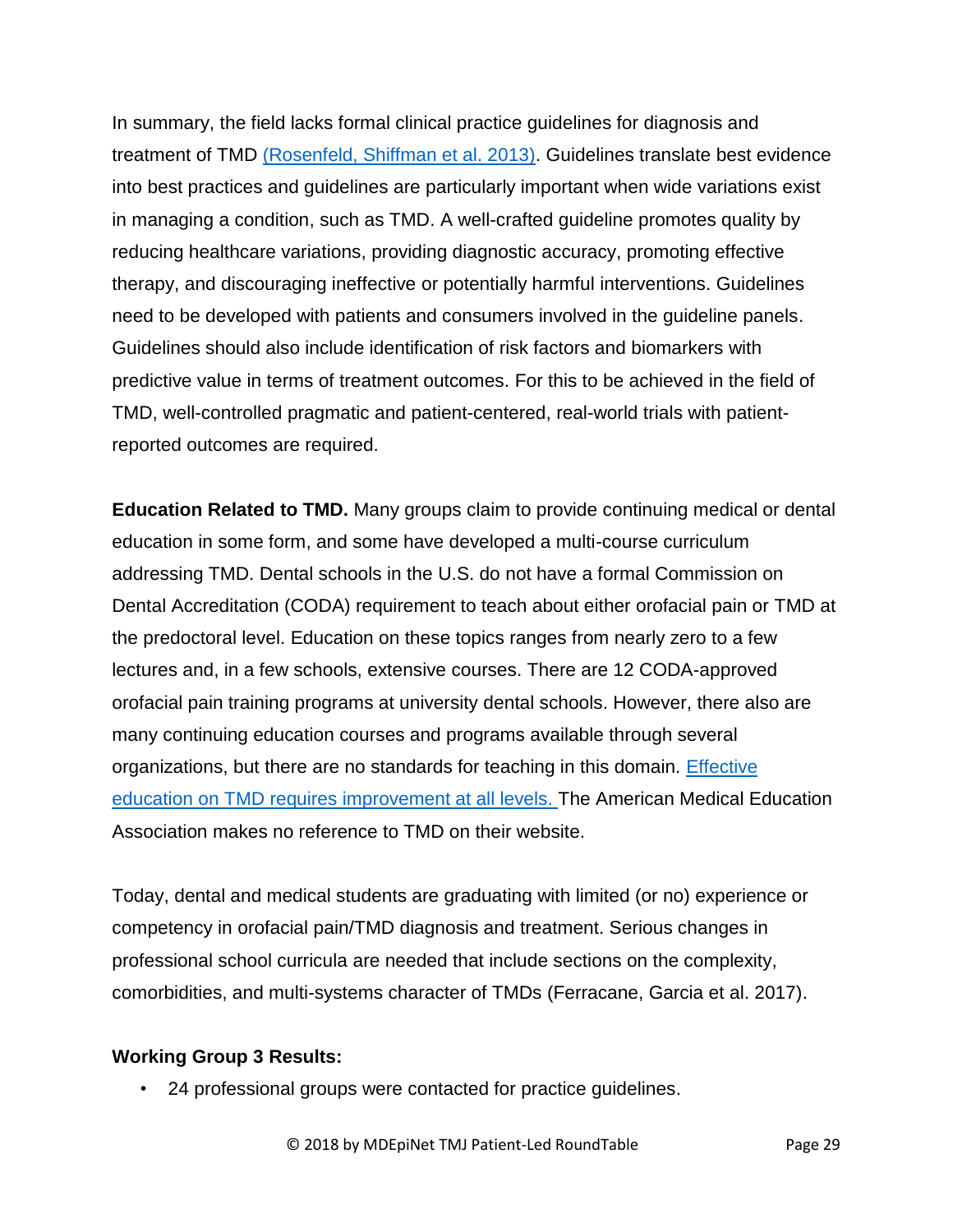- Only 5 had published directives
- Several groups claimed to provide CE, only 3 provided multi-course curriculum (no standards for teaching)
- There were almost no references to patient-centered treatment in the guidelines that were reviewed.
- Most dental schools do not have a formal requirement to teach OFP or TMD.
- There are only 12 CODA approved 2-3 year advanced OFP training programs in the U.S.
- No published Standards of Care established by the American Dental Association.
- The American Association of Dental Research (AADR) has a Science Information Statement which is widely regarded as a contemporary "standard of care" in the TMD field and is in accord with the [NIDCR statement.](https://www.nidcr.nih.gov/oralhealth/Topics/TMJ/TMJDisorders.htm)

Patient-Centered Framework:

- Improve health care provider-patient communication
- Evaluate risk-benefit ratio, through a discussion of potential outcomes
- Employ shared decision making strategies to improve adherence and outcomes
- Develop a multidisciplinary team approach to care

## **WORKING GROUP 4 REPORT**

The charge for Working Group 4 is to *define Real-World Evidence and TMD Patient Data.* The objectives are to:

- 1. Assess the current availability of data and the ability of third parties to access, collect, and compile scientifically valid information related to selected aspects of TMD patient therapies.
- 2. Develop ways and means to collect such information from sources outside traditional clinical trials, such as prospective and observational studies, registry entries, retrospective database analyses, case reports, administrative and health insurance claims, electronic health records, and data from social media patient networks and patient advocacy organizations.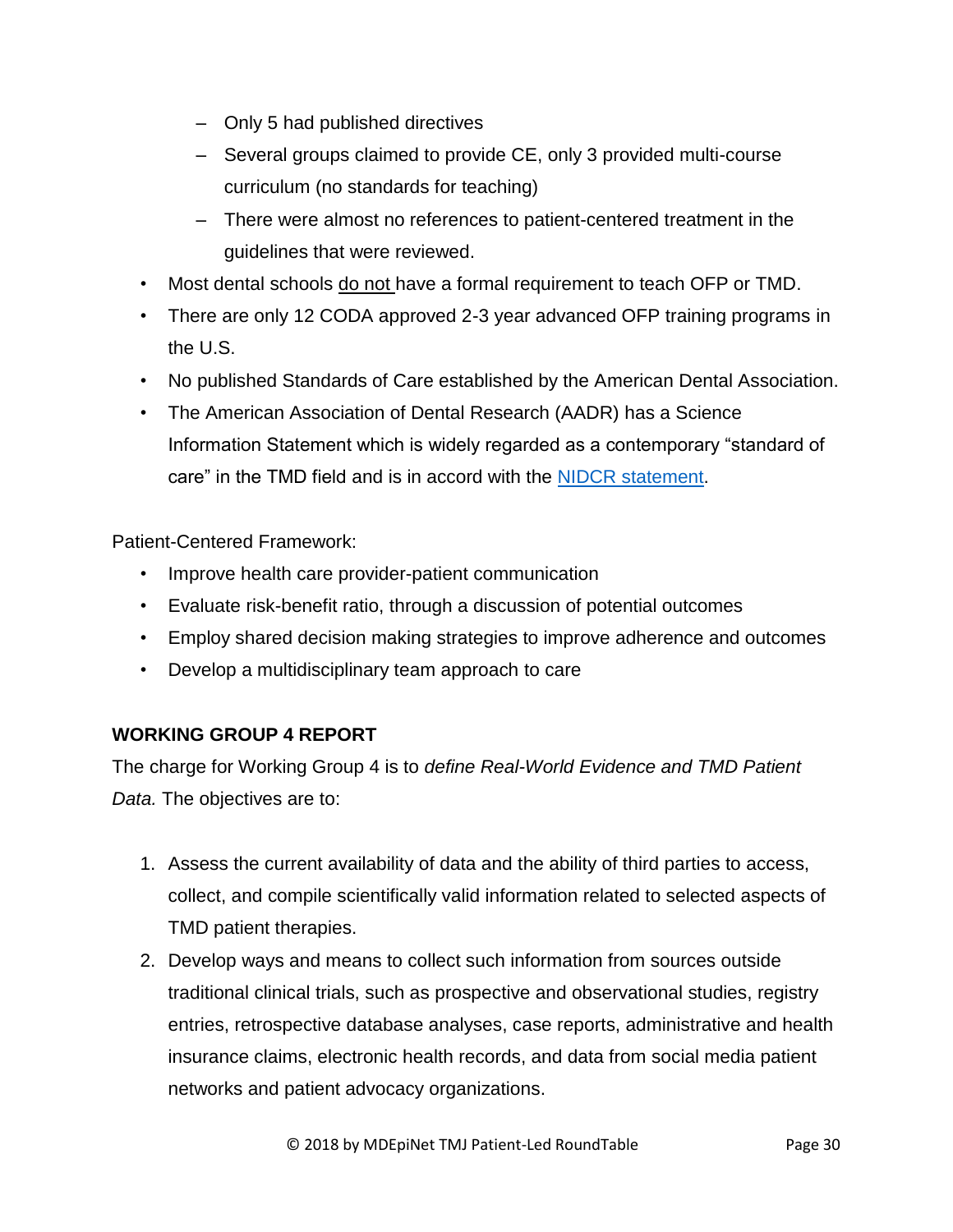3. Develop the means to generate data that is sufficiently relevant and reliable to be used by TMJ roundtable partners, for example, by FDA in the review of medical devices, or by professional societies in developing practice guidelines.

These objectives will be achieved by incorporating results from Working Groups 1-3 into a coordinated data network that leverages existing data streams, while minimizing duplication, in order to develop patient-centered information.

**Working Group 4 Status.** Working Group 4 will start by developing a core minimum dataset to understand the TMD patient population, treatment parameters, concomitant medical conditions, and treatment outcomes. From this baseline, the group will examine existing data sources to determine where these data may already be stored, and determine additional data collection activities. The group will also help determine where an open-ended approach for data collection (e.g., registry) is appropriate, as opposed to a need for collection of data on a focused closed cohort. From the evaluation of data resources, the group will also determine the capabilities for linkage of patient records across different datasets to support a coordinated registry network (CRN) model.

The collection and evaluation of data will always be done with a focus toward evaluating specific, stated questions and analysis plans. Individual partners will be encouraged to perform analyses or collect additional data as needed to fulfill their individual missions, while the roundtable partnership remains focused on facilitating data collection for highpriority needs common to all partners.

## **Working Group 4 Recommendations.**

- Establish a resource center for collecting fresh and frozen TMD tissues and TMJ device explants
- Establish an international database resource which would include critical information collected from both traditional and non-traditional sources, universal templates and common data elements relevant to TMD, and an analytical methods resource for evaluating and interpreting collected data.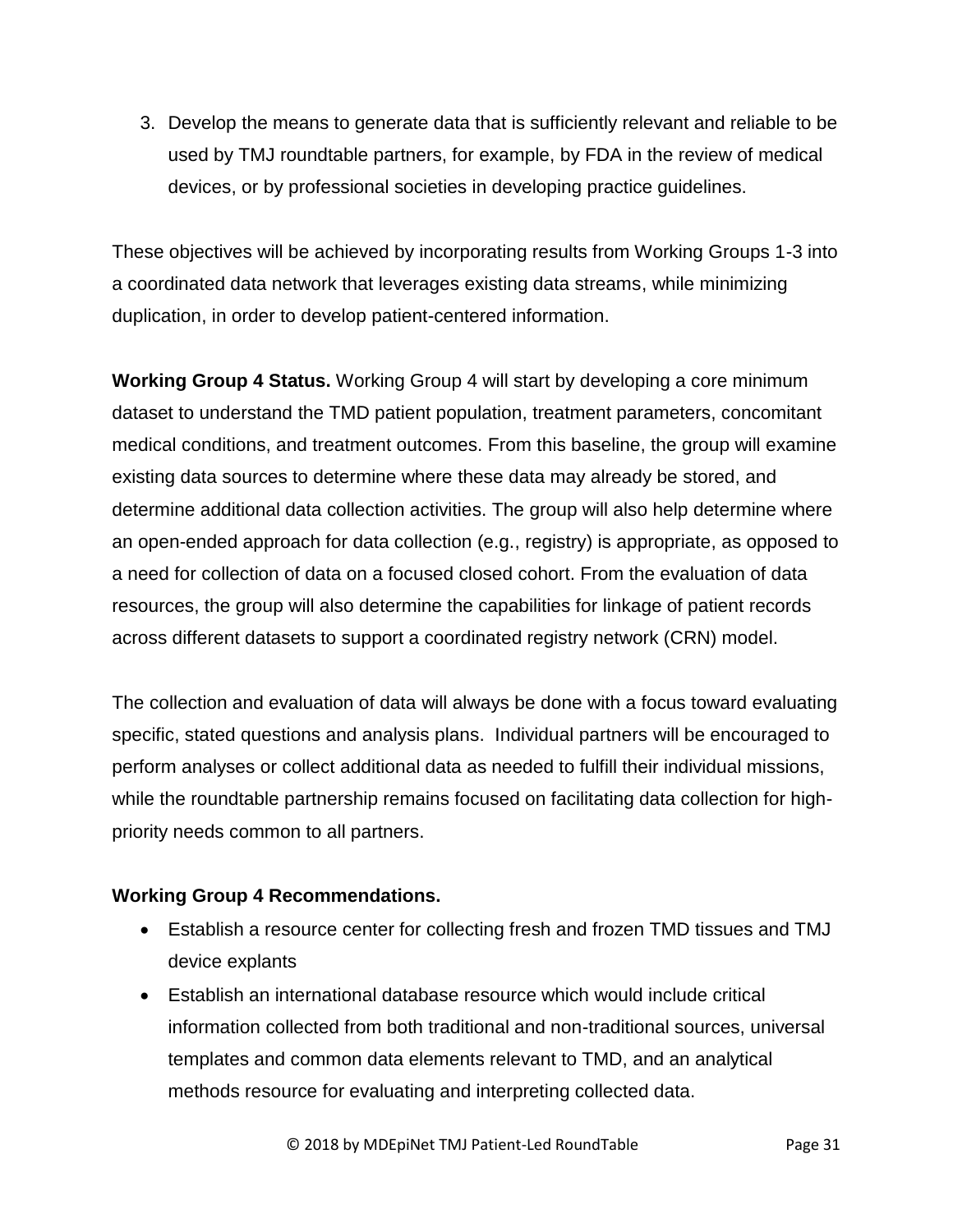#### **SUMMARY**

There is an urgent need to accelerate biomedical research funding for TMD. Many uncertainties in the basic biological aspects of TMD, patient-centered data collection and analysis, and the scientific basis for treatments for TMD all need immediate attention and augmented support. Many patients continue to receive less than adequate guidance and treatment for their condition and suffer physically, socially, and economically. The activities of the TMJ Patient-Led RoundTable are leading the way in a new, evolving approach to improve the lives of TMD patients and their families by providing a forum for discussion, advocacy, and action to advance our understanding of this complex disorder.

It remains an open question at this time whether the data that is currently available may be used as the basis for identifying risks associated with TMJ implants and outcomes of pharmacological and biologics treatments. Patient reported outcomes, including quality of life and functional measures in real world settings, are emerging as important factors that must now be considered in post-market monitoring activities pertaining to medical devices and products. The FDA is responsible for ensuring the safety and efficacy of drugs, biological products, and medical devices. This responsibility includes both premarket approvals and postmarket surveillance. The FDA's MedWatch program, (FDA's Safety Information and Adverse Event Reporting Program) was established to collect, analyze, and disseminate data about adverse events associated with approved medical products. The FDA's Medical Device Epidemiology Network Initiative (MDEpiNet), a public-private partnership with FDA's Center for Devices and Radiological Health and the medical device industry, aims to establish new ways to study the safety and efficacy of medical devices throughout their life cycle. Leveraging both initiatives is important for developing new and effective treatments for TMD and improving the lives of individuals with chronic TMD. More specifically, FDA-led postmarket surveillance activities incorporate an evolving approach that focuses on patient-centeredness in the continuum of research and development so that all new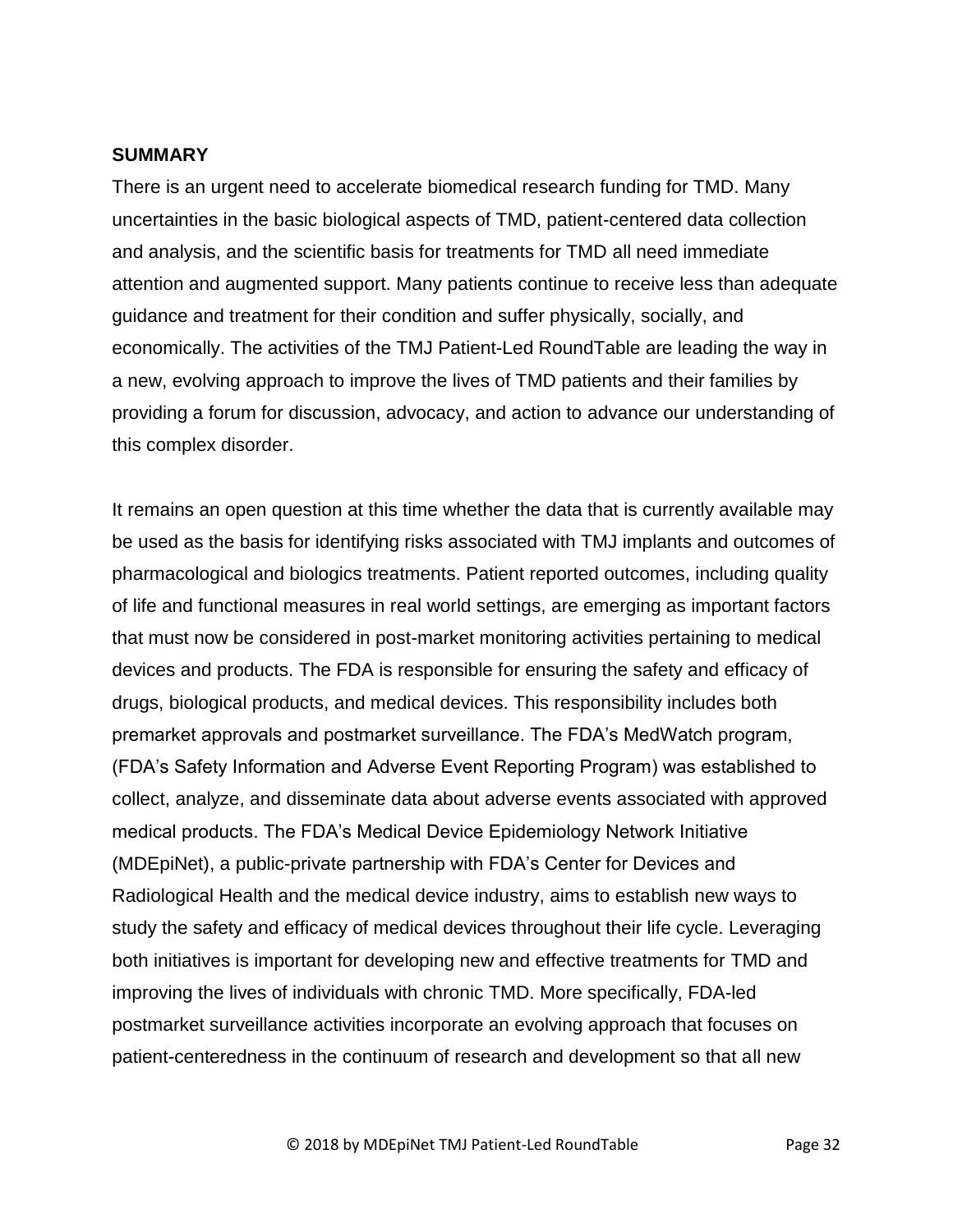treatments coincide with patient preferences, public health improvement, and reduced costs of care.

This White Paper serves as a summary of input from numerous stakeholders in TMD research and care. It highlights current research directions, the current state of TMD treatment and educational efforts, and new approaches by regulatory and caregiver communities to improve the management of TMD. It is evident that in all of these areas, the integration of many areas of scientific expertise and clinical specialties that currently function independently will be required. This includes the various Institutes of the NIH and divisions of the FDA, the dental and medical communities, and the professional educational institutions involved in the training of dentists, physicians and surgeons. Much additional support is needed by stakeholders in order to reach the goal of precision therapies tailored to individual TMD patients. While most people who first develop TMD will recover with minimal or conservative treatments, those that transition to chronic TMD each represent a unique case requiring individual, precision treatments. A patient profile reflecting the individuality of each TMD patient is sorely needed.

## **Bibliography**

Asa, R. W. (1994). "TMD Treatment in the mainstream - or not." AGD Impact **22**(9): 10. Bertoli, E. and R. de Leeuw (2016). "Prevalence of Suicidal Ideation, Depression, and Anxiety in Chronic Temporomandibular Disorder Patients." J Oral Facial Pain Headache **30**(4): 296-301.

Cairns, B. E. (2007). "The influence of gender and sex steroids on craniofacial nociception." Headache **47**(2): 319-324.

Cairns, B. E., J. W. Hu, L. Arendt-Nielsen, B. J. Sessle and P. Svensson (2001). "Sexrelated differences in human pain and rat afferent discharge evoked by injection of glutamate into the masseter muscle." Journal of Neurophysiology **86**(2): 782-791. Craft, R. M. (2007). "Modulation of pain by estrogens." Pain. **132**: S3-S12.

Dahan, H., Y. Shir, A. Velly and P. Allison (2015). "Specific and number of comorbidities are associated with increased levels of temporomandibular pain intensity and duration." J Headache Pain **16**: 528.

Diatchenko, L., A. D. Anderson, G. D. Slade, R. B. Fillingim, S. A. Shabalina, T. J. Higgins, S. Sama, I. Belfer, D. Goldman, M. B. Max, B. S. Weir and W. Maixner (2006). "Three major haplotypes of the beta2 adrenergic receptor define psychological profile,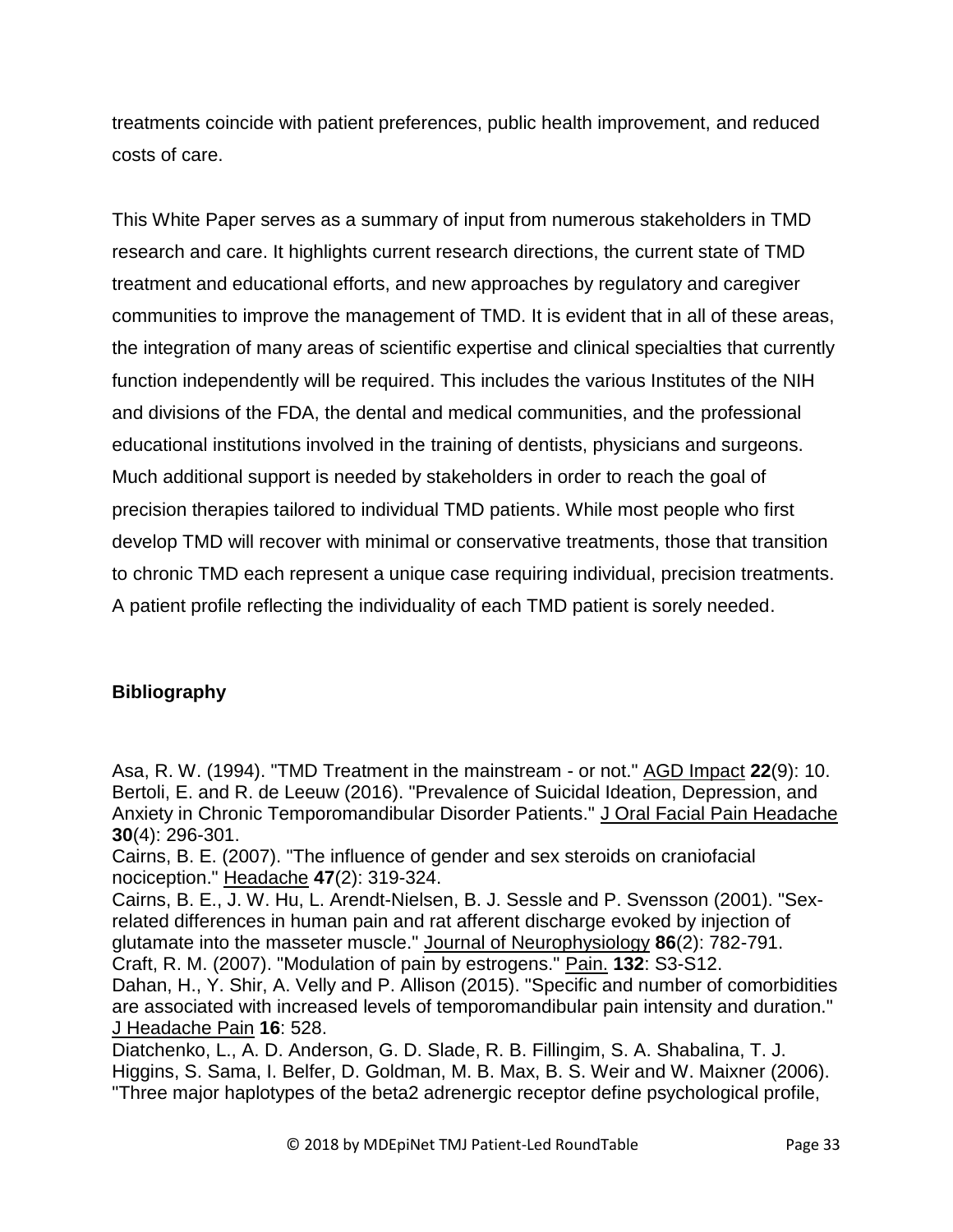blood pressure, and the risk for development of a common musculoskeletal pain disorder." Am J Med Genet B Neuropsychiatr Genet **141B**(5): 449-462.

Drangsholt, M. and L. LeResche (1999). Temporomandibular disorder pain. Epidemiology of Pain. I. K. Crombie, P. R. Croft, S. J. Linton, L. LeResche and M. Von Korff. Seattle, IASP Press**:** 203-233.

Dworkin SF, L. L., Von Korff M " Studying the natural history of TMD: epidemiologic

perspectives on physical and psychological fi ndings." In: Clinical research as the basis for clinical practice.

Dryland Vig K, Vig P eds. Ann Arbor: Center for Human Growth and Development University of

Michigan..

Dworkin, S. F. L., L. (1993). "Temporomandibular disorder pain: Epidemiologic data." APS Bulletin **3**: 12-13.

Fanton, L. E., C. G. Macedo, K. E. Torres-Chavez, L. Fischer and C. H. Tambeli (2017). "Activational action of testosterone on androgen receptors protects males preventing temporomandibular joint pain." Pharmacol Biochem Behav **152**: 30-35.

Ferracane, J. L., R. I. Garcia, A. S. Ajiboye, C. Mullen and C. H. Fox (2017). "Research and Dental Education: An AADR Perspective on the "Advancing Dental Education: Gies in the 21st Century" Project." J Dent Res **96**(10): 1073-1075.

Fillingim, R. B., C. D. King, M. C. Ribeiro-Dasilva, B. Rahim-Williams and J. L. Riley, 3rd (2009). "Sex, gender, and pain: a review of recent clinical and experimental findings." J Pain **10**(5): 447-485.

Fillingim, R. B. and T. J. Ness (2000). "Sex-related hormonal influences on pain and analgesic responses." Neuroscience and Biobehavioral Reviews **24**: 485-501.

Fillingim, R. B., M. R. Wallace, D. M. Herbstman, M. Ribeiro-Dasilva and R. Staud (2008). "Genetic contributions to pain: a review of findings in humans." Oral Dis **14**(8): 673-682.

Greene, C. S., G. D. Klasser and J. B. Epstein (2010). "Revision of the American Association of Dental Research's Science Information Statement about Temporomandibular Disorders." J Can Dent Assoc **76**: a115.

Greenspan, J. D., G. D. Slade, E. Bair, R. Dubner, R. B. Fillingim, R. Ohrbach, C. Knott, L. Diatchenko, Q. Liu and W. Maixner (2013). "Pain sensitivity and autonomic factors associated with development of TMD: the OPPERA prospective cohort study." J Pain **14**(12 Suppl): T63-74 e61-66.

Greenspan, J. D., G. D. Slade, E. Bair, R. Dubner, R. B. Fillingim, R. Ohrbach, C. Knott, F. Mulkey, R. Rothwell and W. Maixner (2011). "Pain sensitivity risk factors for chronic TMD: descriptive data and empirically identified domains from the OPPERA case control study." J Pain **12**(11 Suppl): T61-74.

Harmon, J. B., A. E. Sanders, R. S. Wilder, G. K. Essick, G. D. Slade, J. E. Hartung and A. G. Nackley "Circulating Omentin-1 and Chronic Painful Temporomandibular Disorders." J Oral Facial Pain Headache **30**(3): 203-209.

Herken, H., E. Erdal, N. Mutlu, O. Barlas, O. Cataloluk, F. Oz and E. Guray (2001). "Possible association of temporomandibular joint pain and dysfunction with a polymorphism in the serotonin transporter gene." Am J Orthod Dentofacial Orthop **120**(3): 308-313.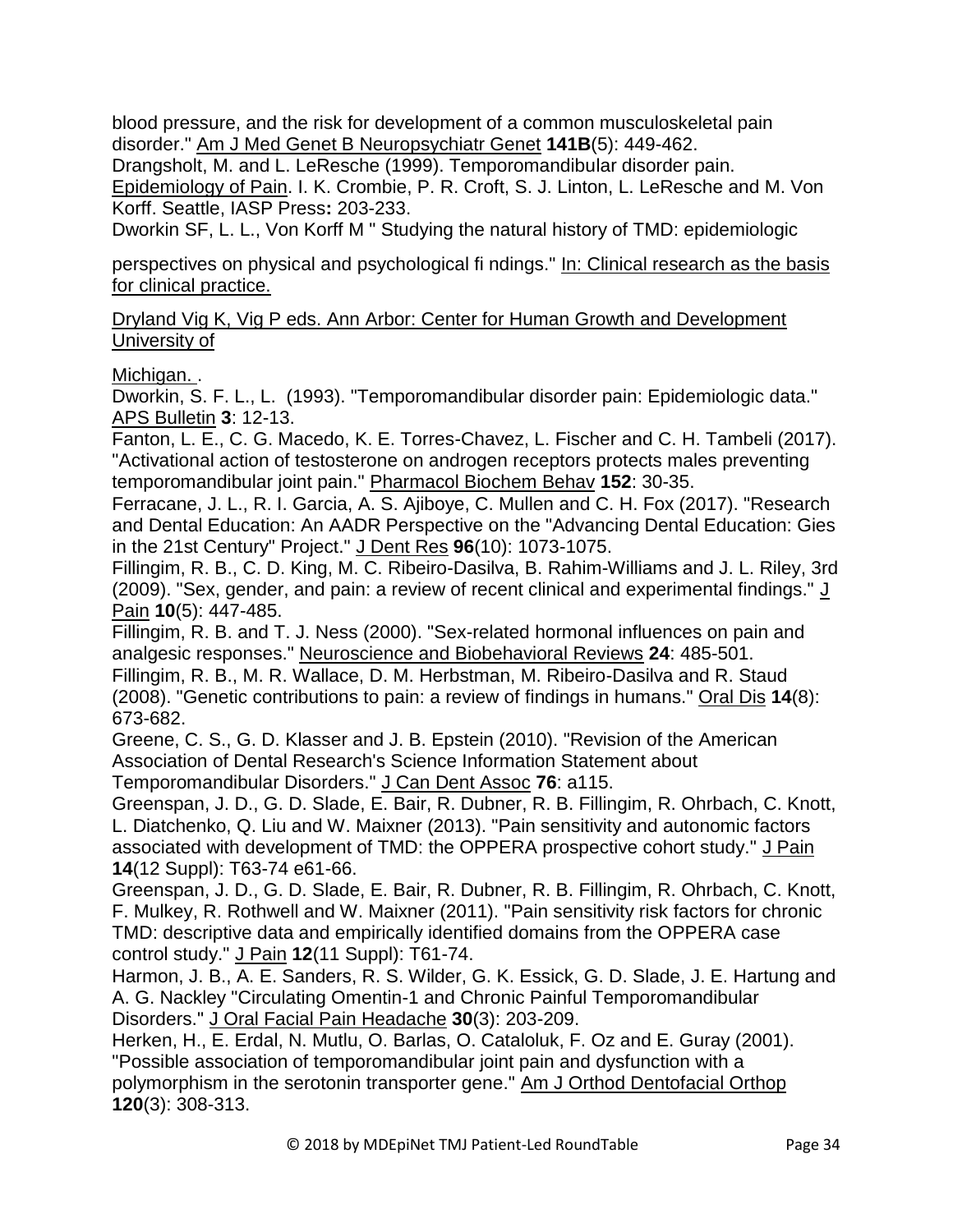Janal, M. N., K. G. Raphael, S. Nayak and J. Klausner (2008). "Prevalence of myofascial temporomandibular disorder in US community women." J Oral Rehabil **35**(11): 801-809.

Jussila, P., H. Kiviahde, R. Napankangas, J. Pakkila, P. Pesonen, K. Sipila, P. Pirttiniemi and A. Raustia (2017). "Prevalence of Temporomandibular Disorders in the Northern Finland Birth Cohort 1966." J Oral Facial Pain Headache **31**(2): 159-164. Karshikoff, B., M. Lekander, A. Soop, F. Lindstedt, M. Ingvar, E. Kosek, C. Olgart Hoglund and J. Axelsson (2015). "Modality and sex differences in pain sensitivity during human endotoxemia." Brain Behav Immun **46**: 35-43.

Kellesarian, S. V., A. A. Al-Kheraif, F. Vohra, A. Ghanem, H. Malmstrom, G. E. Romanos and F. Javed (2016). "Cytokine profile in the synovial fluid of patients with temporomandibular joint disorders: A systematic review." Cytokine **77**: 98-106. Kovats, S. (2015). "Estrogen receptors regulate innate immune cells and signaling pathways." Cell Immunol **294**(2): 63-69.

Lee, J. S. and M. J. Somerman (2018). "The Importance of Oral Health in Comprehensive Health Care." JAMA **320**(4): 339-340.

LeResche, L., L. Mancl, J. J. Sherman, B. Gandara and S. F. Dworkin (2003). "Changes in temporomandibular pain and other symptoms across the menstrual cycle." Pain **106**(3): 253-261.

LeResche, L., K. Saunders, M. R. Von Korff, W. Barlow and S. F. Dworkin (1997). "Use of exogenous hormones and risk of temporomandibular disorder pain." Pain **69**(1-2): 153-160.

LeResche, L., J. J. Sherman, K. Huggins, K. Saunders, L. A. Mancl, G. Lentz and S. F. Dworkin (2005). "Musculoskeletal orofacial pain and other signs and symptoms of temporomandibular disorders during pregnancy: a prospective study." J.Orofac.Pain **19**(3): 193-201.

Louca Jounger, S., N. Christidis, P. Svensson, T. List and M. Ernberg (2017). "Increased levels of intramuscular cytokines in patients with jaw muscle pain." J Headache Pain **18**(1): 30.

Macfarlane, T. V., A. S. Blinkhorn, R. M. Davies, J. Kincey and H. V. Worthington (2004). "Predictors of outcome for orofacial pain in the general population: a four-year follow-up study." J Dent Res **83**(9): 712-717.

Maixner (2014). "Initial Findings from the OPPERA study: Implications for Translational Pain Medicine." International Association for the Study of Pain **Vol XXII**(5).

Manson, J. E. (2010). "Pain: sex differences and implications for treatment." Metabolism **59 Suppl 1**: S16-20.

Meloto, C. B., S. K. Segall, S. Smith, M. Parisien, S. A. Shabalina, C. M. Rizzatti-Barbosa, J. Gauthier, D. Tsao, M. Convertino, M. H. Piltonen, G. D. Slade, R. B. Fillingim, J. D. Greenspan, R. Ohrbach, C. Knott, W. Maixner, D. Zaykin, N. V.

Dokholyan, I. Reenila, P. T. Mannisto and L. Diatchenko (2015). "COMT gene locus: new functional variants." Pain **156**(10): 2072-2083.

Mogil, J. S. (2012). "Sex differences in pain and pain inhibition: multiple explanations of a controversial phenomenon." Nat.Rev.Neurosci. **13**(12): 859-866.

Plesh, O., S. H. Adams and S. A. Gansky (2011). "Racial/Ethnic and gender prevalences in reported common pains in a national sample." J.Orofac.Pain. **25**(1): 25- 31.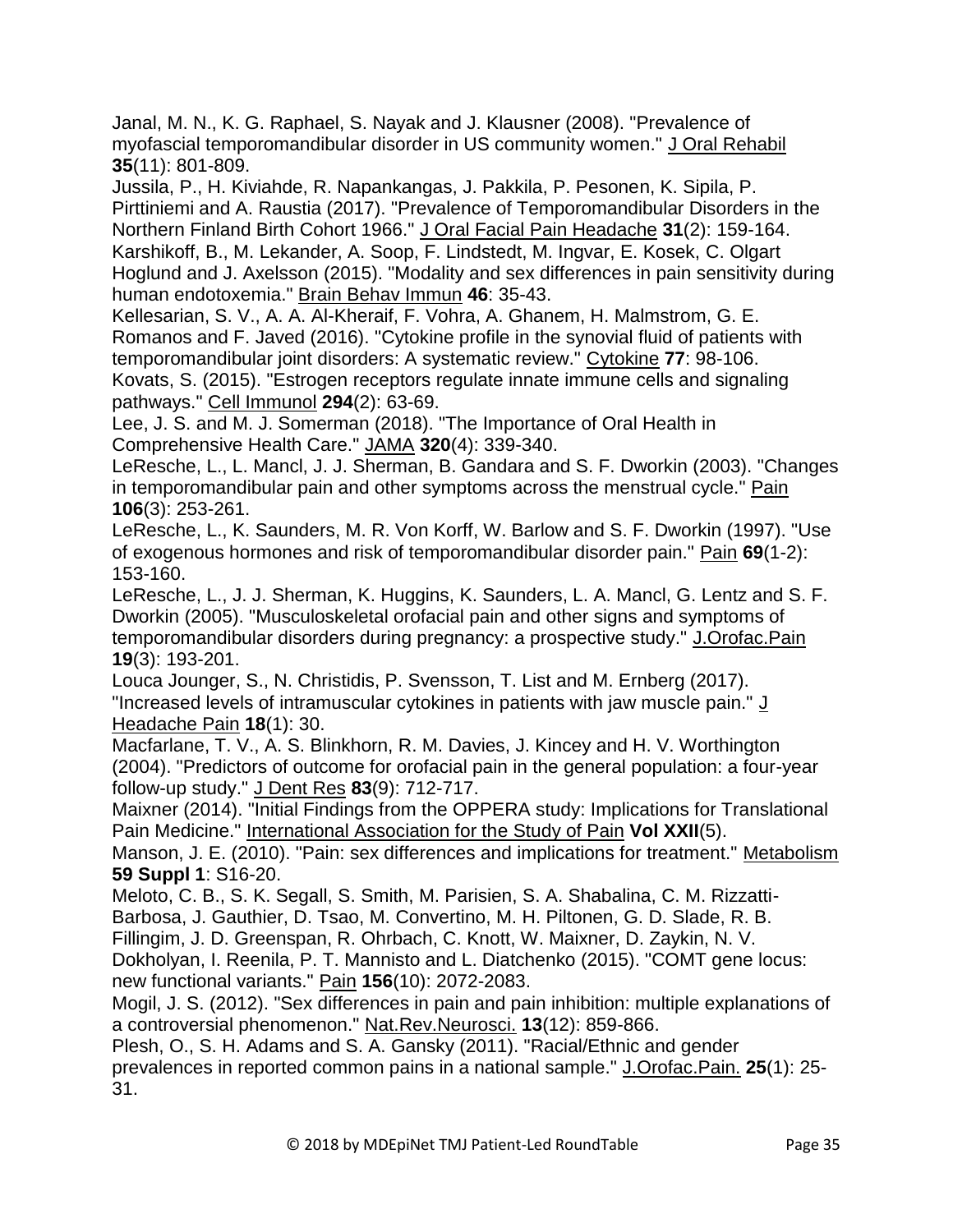Plesh, O., C. Noonan, D. S. Buchwald, J. Goldberg and N. Afari (2012). "Temporomandibular disorder-type pain and migraine headache in women: a preliminary twin study." J Orofac Pain **26**(2): 91-98.

Reid, K. I. and C. S. Greene (2013). "Diagnosis and treatment of temporomandibular disorders: an ethical analysis of current practices." J Oral Rehabil **40**(7): 546-561. Ribeiro-Dasilva, M. C., S. R. Peres Line, M. C. Leme Godoy dos Santos, M. T. Arthuri, W. Hou, R. B. Fillingim and C. M. Rizzatti Barbosa (2009). "Estrogen receptor-alpha polymorphisms and predisposition to TMJ disorder." J Pain **10**(5): 527-533.

Rollman, A., C. M. Visscher, R. C. Gorter and M. Naeije (2013). "Improvement in patients with a TMD-pain report. A 6-month follow-up study." J Oral Rehabil **40**(1): 5-14. Rosenfeld, R. M., R. N. Shiffman, P. Robertson and D. Department of Otolaryngology State University of New York (2013). "Clinical Practice Guideline Development Manual, Third Edition: a quality-driven approach for translating evidence into action." Otolaryngol Head Neck Surg **148**(1 Suppl): S1-55.

Sanders, A. E., D. Jain, T. Sofer, K. F. Kerr, C. C. Laurie, J. R. Shaffer, M. L. Marazita, L. M. Kaste, G. D. Slade, R. B. Fillingim, R. Ohrbach, W. Maixner, T. Kocher, O. Bernhardt, A. Teumer, C. Schwahn, K. Sipila, R. Lahdesmaki, M. Mannikko, P. Pesonen, M. Jarvelin, C. M. Rizzatti-Barbosa, C. B. Meloto, M. Ribeiro-Dasilva, L. Diatchenko, P. Serrano and S. B. Smith (2017). "GWAS Identifies New Loci for Painful Temporomandibular Disorder: Hispanic Community Health Study/Study of Latinos." J Dent Res **96**(3): 277-284.

Sanders, A. E., G. D. Slade, E. Bair, R. B. Fillingim, C. Knott, R. Dubner, J. D. Greenspan, W. Maixner and R. Ohrbach (2013). "General health status and incidence of first-onset temporomandibular disorder: the OPPERA prospective cohort study." J Pain **14**(12 Suppl): T51-62.

Schmid-Schwap, M., M. Bristela, M. Kundi and E. Piehslinger (2013). "Sex-specific differences in patients with temporomandibular disorders." J Orofac Pain **27**(1): 42-50. Schmidt-Hansen, P. T., P. Svensson, L. Bendtsen, T. Graven-Nielsen and F. W. Bach (2006). "Increased muscle pain sensitivity in patients with tension-type headache." Pain. Schrepf, A., D. A. Williams, R. Gallop, B. Naliboff, N. Basu, C. Kaplan, D. E. Harper, R. Landis, J. Q. Clemens, E. Strachan, J. W. Griffith, N. Afari, A. Hassett, M. A. Pontari, D. J. Clauw, S. E. Harte and M. R. Network (2018). "Sensory sensitivity and symptom severity represent unique dimensions of chronic pain: a MAPP Research Network study." Pain.

Slade, G. D., E. Bair, K. By, F. Mulkey, C. Baraian, R. Rothwell, M. Reynolds, V. Miller, Y. Gonzalez, S. Gordon, M. Ribeiro-Dasilva, P. F. Lim, J. D. Greenspan, R. Dubner, R. B. Fillingim, L. Diatchenko, W. Maixner, D. Dampier, C. Knott and R. Ohrbach (2011). "Study methods, recruitment, sociodemographic findings, and demographic representativeness in the OPPERA study." J.Pain. **12**(11 Suppl): T12-T26.

Slade, G. D., E. Bair, J. D. Greenspan, R. Dubner, R. B. Fillingim, L. Diatchenko, W. Maixner, C. Knott and R. Ohrbach (2013). "Signs and symptoms of first-onset TMD and sociodemographic predictors of its development: the OPPERA prospective cohort study." J Pain **14**(12 Suppl): T20-32 e21-23.

Slade, G. D., M. S. Conrad, L. Diatchenko, N. U. Rashid, S. Zhong, S. Smith, J. Rhodes, A. Medvedev, S. Makarov, W. Maixner and A. G. Nackley (2011). "Cytokine biomarkers and chronic pain: association of genes, transcription, and circulating